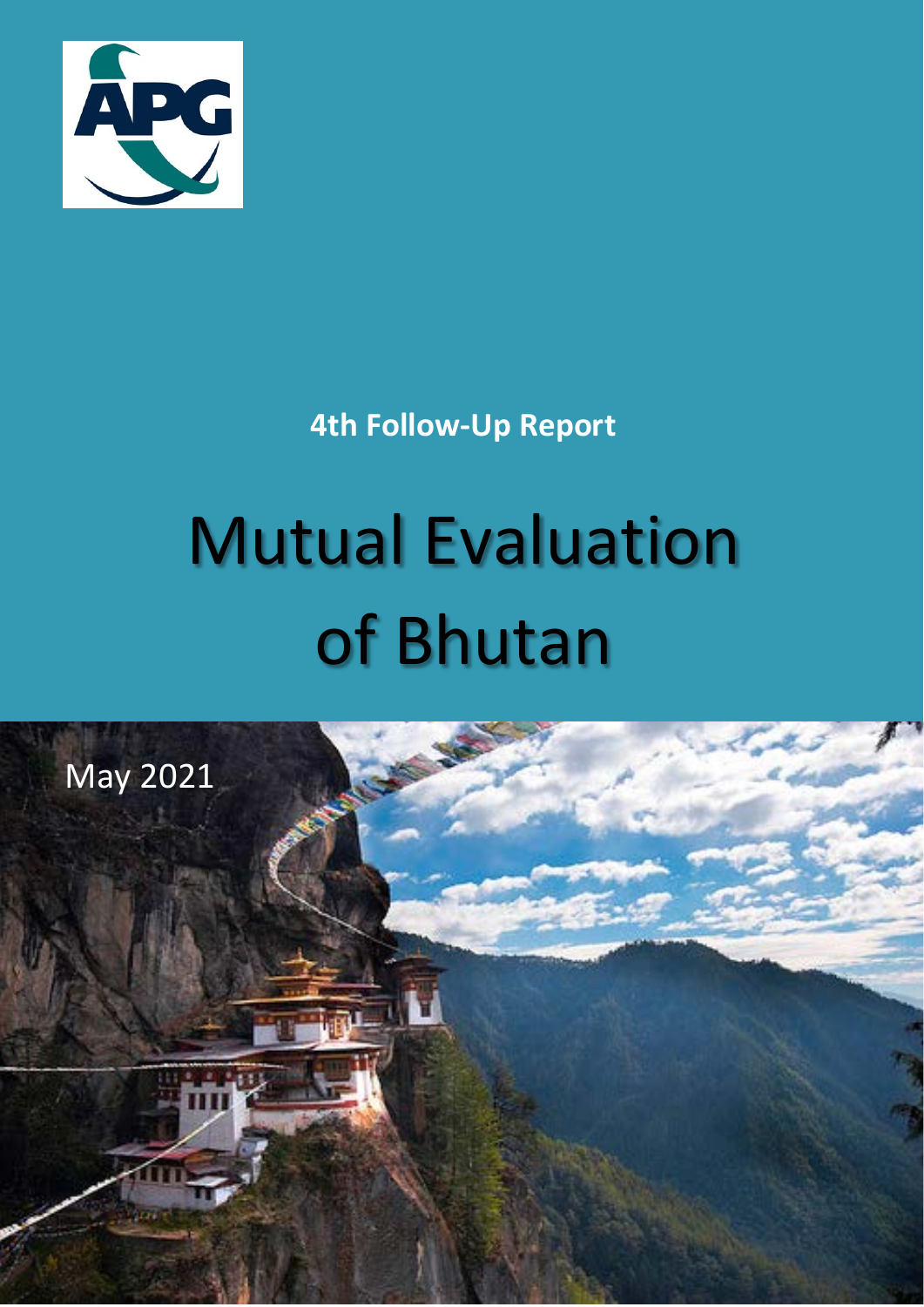

The Asia/Pacific Group on Money Laundering (APG) is an inter-governmental organisation consisting of 41 members in the Asia-Pacific region, as well as organisations, and observers from outside the region.

Under Article 1 of the APG Terms of Reference 2012, the APG is a non-political, technical body, whose members are committed to the effective implementation and enforcement of the internationally accepted standards against money laundering, financing of terrorism and proliferation financing set by the Financial Action Task Force.

This document, any expression herein, and/or any map included herein, are without prejudice to the status of, or sovereignty over, any territory, to the delimitation of international frontiers and boundaries and to the name of any territory, city or area.

Under the APG Terms of Reference, membership in the APG is open to jurisdictions which have a presence in the Asia-Pacific region.

For more information about the APG, please visit the website: [www.apgml.org](http://www.apgml.org/)

**©** May 2021 APG

No reproduction or translation of this publication may be made without prior written permission. Applications for permission to reproduce all or part of this publication should be made to:

APG Secretariat Locked Bag A3000 Sydney South New South Wales 1232 AUSTRALIA Tel: +61 2 5126 9110

E mail: [mail@apgml.org](mailto:mail@apgml.org) Web[: www.apgml.org](http://www.apgml.org/)

Cover image courtesy of Government of Bhutan.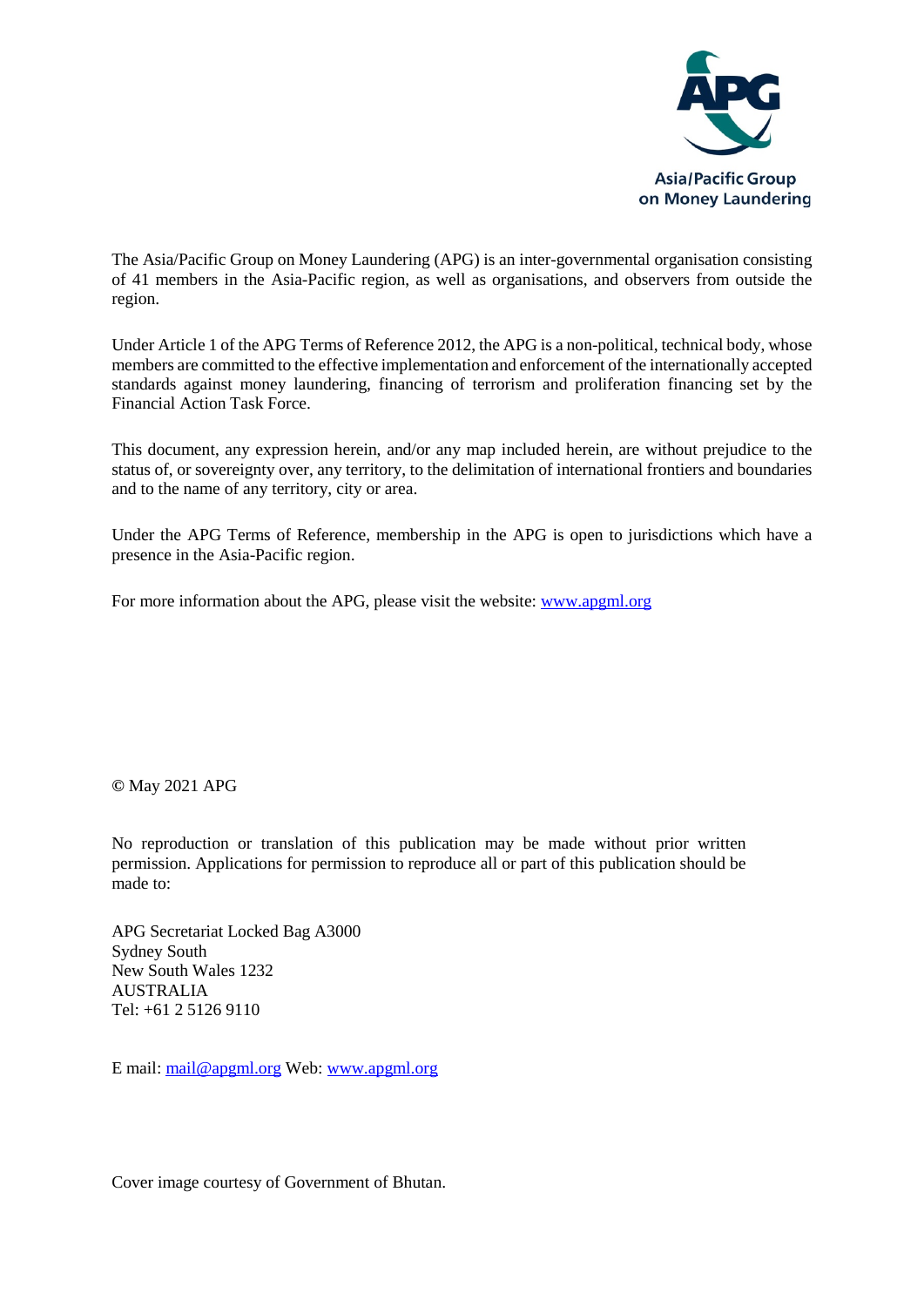# *BHUTAN: 4TH ENHANCED FOLLOW-UP REPORT OCTOBER 2020*

#### *Adopted 7 May 2021*

#### **I. INTRODUCTION**

1. Bhutan's 4th follow-up report (FUR) was prepared in accordance with the APG Third Round Mutual Evaluation Procedures 2021. The FUR was considered by the APG Mutual Evaluation Committee on 29 April, before being adopted by APG members without objection on 7 May 2021.

2. The mutual evaluation report (MER) of Bhutan was adopted in September 2016. This FUR analyses Bhutan's progress in addressing the technical compliance deficiencies identified in its MER. Technical compliance re-ratings are given where sufficient progress has been demonstrated. This report also analyses progress made in implementing new requirements relating to FATF Recommendations, which have changed since the last FUR with re-ratings was adopted: Recommendations 8, 15 and 18.

3. This report does not analyse any progress Bhutan has made to improve its effectiveness.

4. The assessment of Bhutan's request for technical compliance re-ratings and the preparation of this report was undertaken by the following experts:

- *Ms. Doreen Vai Kuan Pun, Monetary Authority of Macao, Macao, China*
- *Mr. Juan Argibay Molina, Attorney General's Office – AML & Financial Crimes, Argentina*
- *Mr. Mohammad Abdur Rab, Bangladesh Financial Intelligence Unit, Bangladesh*
- *Mr. Shaun Mark, Australian Federal Police, Australia*
- *Mr. David Shannon, Ms. Nicole van Lent and Mr. Gimo Laxamana, APG Secretariat*

5. Section III of this report summarises the progress made to improve technical compliance. Section IV contains the conclusion and a table illustrating Bhutan's current technical compliance ratings.

#### **II. FINDINGS OF THE MUTUAL EVALUATION REPORT**

6. Bhutan's MER ratings<sup>[1](#page-2-0)</sup> and updated ratings based on earlier FURs are as follows:

| IO.1      | IO.2          | IO.3      | IO.4      | IO.5          | IO.6 | IO.7    |      | <b>IO.8</b> | IO.9      | IO.10     | <b>IO.11</b> |  |
|-----------|---------------|-----------|-----------|---------------|------|---------|------|-------------|-----------|-----------|--------------|--|
| Low       | Mod           | Low       | Low       | Low           | Low  | Low     |      | Low         | Mod       | Low       | Low          |  |
|           |               |           |           |               |      |         |      |             |           |           |              |  |
| R.1       | R.2           | R.3       | R.4       | R.5           |      | R.6     |      | R.7         | R.8       | R.9       | R.10         |  |
| $(NC)$ LC | (PC) LC       | PC        | PC        | $(NC)$ LC     |      | (NC) PC |      | $(NC)$ PC   | PC        | (LC)C     | C            |  |
| R.11      | R.12          | R.13      | R.14      | R.15          |      | R.16    |      | R.17        | R.18      | R.19      | R.20         |  |
| C         | $\mathcal{C}$ | C         | $(PC)$ LC | $\mathcal{C}$ |      | LC      |      | LC          | LC        | LC        | PC           |  |
| R.21      | R.22          | R.23      | R.24      | R.25          |      | R.26    | R.27 |             | R.28      | R.29      | R.30         |  |
| $(NC)$ LC | C             | $(PC)$ LC | PC        | LC            |      | PC      | C    |             | $(NC)$ PC | $(NC)$ LC | PC           |  |
| R.31      | R.32          | R.33      | R.34      | R.35          |      | R.36    | R.37 |             | R.38      | R.39      | R.40         |  |
| PC        | (PC) LC       | PC        | PC        | (PC) LC       |      | PC      | NC   |             | (NC) LC   | LC        | PC           |  |

<span id="page-2-0"></span><sup>&</sup>lt;sup>1</sup> There are four possible levels of technical compliance: compliant (C), largely compliant (LC), partially compliant (PC), and non-compliant (NC).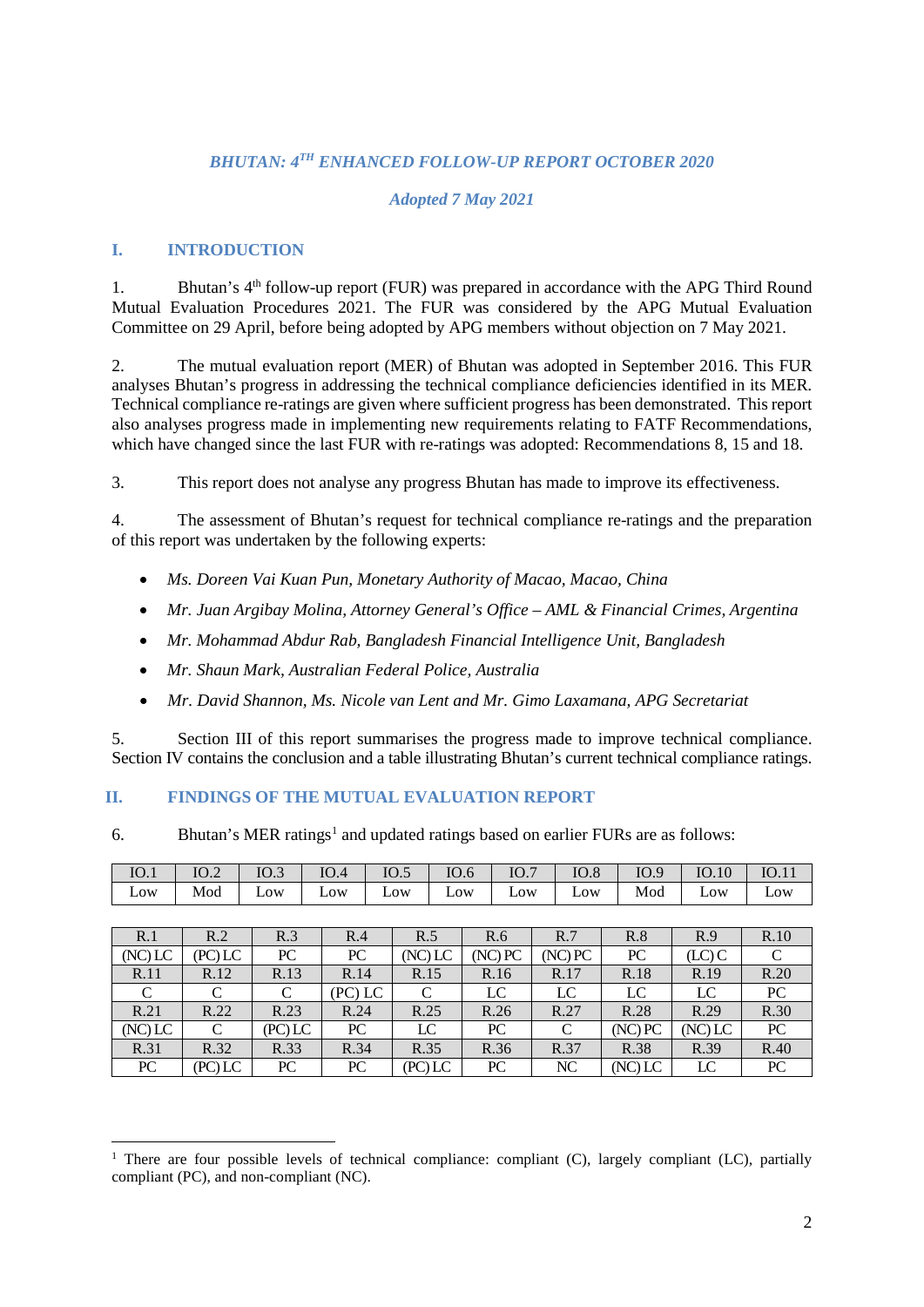# 7. Given these results, Bhutan was placed on enhanced follow-up<sup>[2](#page-3-0)</sup>.

# **III. OVERVIEW OF PROGRESS TO IMPROVE TECHNICAL COMPLIANCE**

8. In keeping with the APG Mutual Evaluation Procedures, this FUR considers progress made up until 1 October 2020. This section summarises the progress made by Bhutan to improve its technical compliance by:

- a) addressing the technical compliance deficiencies identified in the MER, and
- b) implementing new requirements where the FATF Recommendations have changed since the MER was adopted.

# **3.1. Progress to address technical compliance deficiencies identified in the MER**

9. Bhutan requested re-ratings of the following Recommendations in October 2020: 3, 4, 6, 20, 26, 28, 30 and 33 (which were rated PC).

10. The APG welcomes the steps that Bhutan has taken to improve its technical compliance. As a result of this progress, Bhutan has been re-rated on Recommendations: 3, 6, 20, 26, 30 and 33. However insufficient progress has been made to justify a re-rating for Recommendation 4 and 28.

# *Recommendation 3 (Originally rated PC)*

11. Bhutan was rated PC in its 2016 MER. The report identified a number of deficiencies related to the predicate offences in the Penal Code. The money laundering (ML) offence did not meet all elements of the Vienna and Palermo Conventions, and four of the 21 offences are not predicate offences for ML, specifically, racketeering and organized crime offences, counterfeiting and piracy of products, maritime piracy and market manipulation. These are not criminal offences in Bhutan. The Penal Code did not extend to foreign proceeds. It was unclear whether a conviction of predicate crime is necessary before proving the proceeds of crime. Bhutan requested an upgrade in its 2018 FUR, which was not supported.

12. Criterion 3.1 is *met*. Since the MER the AML/CFT Act 2018 has been passed, which includes a single ML offence to replace the Penal Code and Anti-Corruption Act of Bhutan 2011 (ACA) offences considered in the MER. Section 6 of the AML/CFT Act 2018 repealed the previous ML offences set out in the Penal Code of Bhutan and the ACA, which were considered for R.3 in the MER.

13. Bhutan has criminalised ML on the basis of the Vienna Convention and the Palermo Convention, with the exception of some ancillary offences (Sec. 159 of the AML/CFT Act 2018). Bhutan has criminalised aiding, abetting, soliciting, conspiring or attempting the commission of (Sec. 168 of the AML/CFT Act 2018). The meaning of these ancillary offences rely on relevant sections in the Penal Code, which defines solicitation in a way that includes most of the conduct of facilitating and counselling the commission of an offence (Sec. 126 of the Penal Code).

14. Criterion 3.2 is *mostly met*. Terrorist financing (TF) has been criminalised since the MER and is included as a predicate offence to ML. While the MER identified that there is no specific predicate offences for organised crime or racketeering, the Review Team notes it is an offence in Bhutan to commit criminal conspiracy, which is in line with Footnote 12 of the FATF Methodology with respect to coverage of organised crime (127 to 234 of the Penal Code of Bhutan 2004). Bhutan's latest National Risk Assessment (NRA) assessed organised crime generates 49% of domestic proceeds of crime.

<span id="page-3-0"></span><sup>&</sup>lt;sup>2</sup> There are three categories of follow-up based on mutual evaluation reports: regular, enhanced and enhanced (expedited). For further information see the APG Mutual Evaluation Procedures.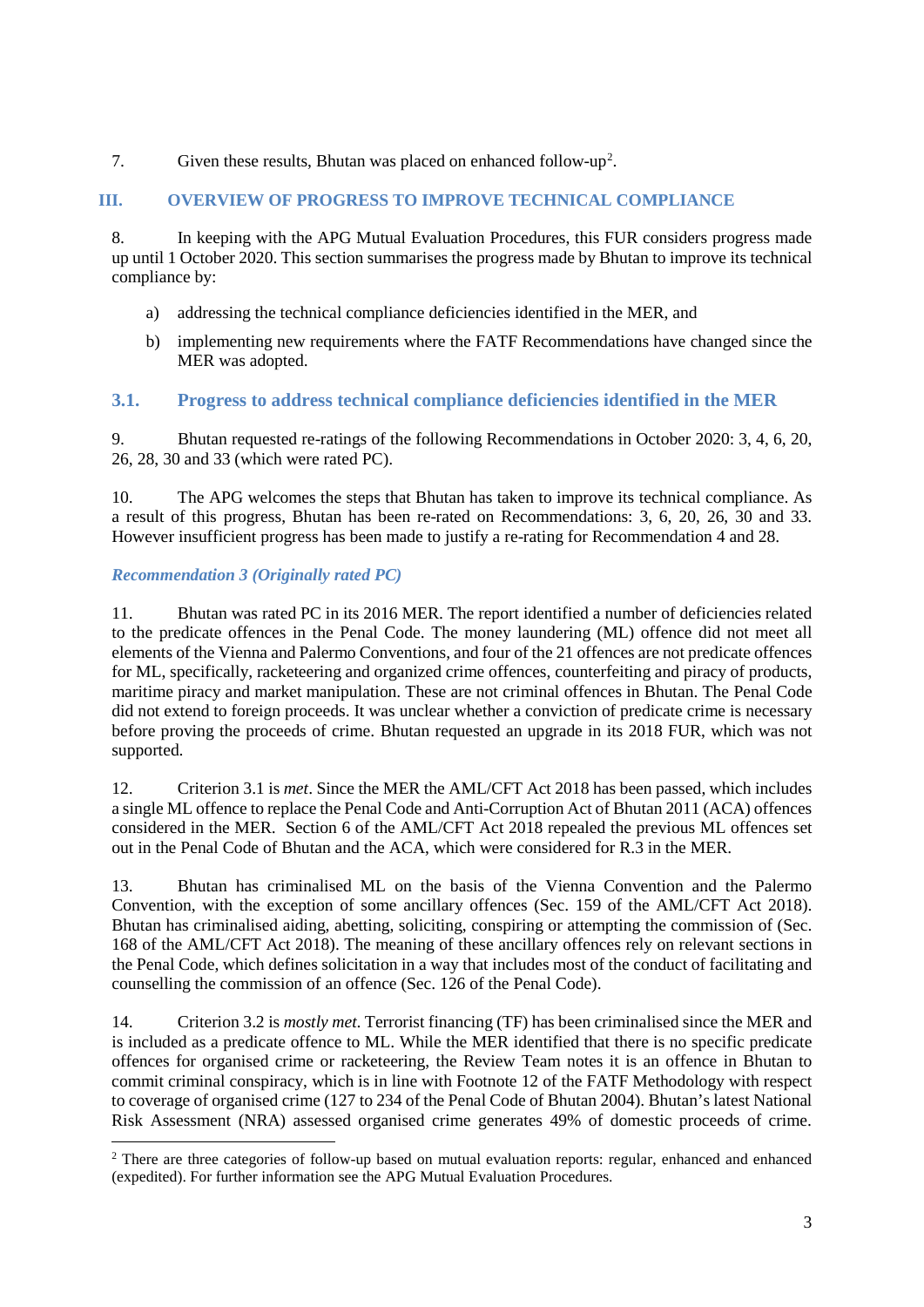Bhutan reports the main profit-motivated offences perpetrated by criminal groups are codified in law (being smuggling, trafficking in drugs, and sexual exploitation including that of children).

15. There are three categories of predicate offences identified in the MER which are not explicitly codified: Insider trading and market manipulation, counterfeiting and product piracy, and maritime piracy. They are assessed to be relatively minor in Bhutan's risk and context.

16. There are only 20 companies listed on the Bhutan stock exchange, concentrated on licensed financial institutions (FIs), which is related to the Royal Monetary Authority (RMA) obligation for all FIs to be publicly-listed. Market capitalisation and turnover is relatively low, and there is a prohibition on foreigners trading with exception to foreign institutional investors via nominees. Insider trading is partly covered, as it is a criminal offence to abuse privileged information possessed as a result of one's office for personal benefit (Sec. 65, ACA).

17. Bhutan, as a land-locked country, does not have a shipping registry. Potential laundering of proceeds of foreign maritime piracy in Bhutan is given little weight.

18. The counterfeiting and piracy of products are not predicate offences. However in the context of Bhutan, the Department of Intellectual Property of Bhutan—established under Ministry of Economic Affairs—implements some measures to protect and enforce intellectual property rights.

19. Criterion 3.3 is *not applicable*. In keeping with the findings of the MER, as the ML offence takes an 'all crimes' approach rather than a threshold or combined approach, this criterion is not applicable.

20. Criterion 3.4 is *met*. The ML offence extends to any type of property, regardless of its value, that directly or indirectly represents the proceeds of crime (Sec. 187 (21) of the AML/CFT Act 2018).

21. Criterion 3.5 is *met*. When proving that property is the proceeds of crime, it is not necessary to convict a person of a predicate offence (Sec. 161(1)(a) of the AML/CFT Act 2018).

22. Criterion 3.6 is *met*. Predicate offences for ML includes conduct undertaken in another country, which constitutes an offence in Bhutan, and which would have constituted a predicate offence had it occurred domestically (Sec. 161(2)(b) of the AML/CFT Act 2018).

23. Criterion 3.7 is *met*. The ML offence applies to persons who commit the predicate offence (Sec.  $161(1)(a)$  and (b) of the AML/CFT Act 2018).

24. Criterion 3.8 is *met*. It is made explicit that the intent and knowledge required to prove the ML offence to be inferred from objective factual circumstances (Sec.160 of AML/CFT Act 2018).

25. Criterion 3.9 is *mostly met*. The scheme for applying sanctions upon conviction of ML for natural persons is now reflected in the AML/CFT Act 2018 and remains largely unchanged since the MER (Sec. 164(1), AML/CFT Act).

26. Criterion 3.10 is *mostly met*. Sanctions for legal persons have significantly increased since the MER. Criminal and administrative sanctions apply upon conviction (Sec. 304, revised AML/CFT Rules and Regulation 2018). The revised AML/CFT Rules and Regulation 2018 provides that a legal person convicted of ML shall be liable to pay a fine of not less than twice of the value of the proceeds of an unlawful activity or instrumentalities of an offence at the time the offence was committed or Nu. 10,000,000 (approximately USD 180,000), whichever is greater. This is in addition to deregistration of the convicted entity (Sec. 304, AML/CFT Rules and Regulation 2018). However it is not clear that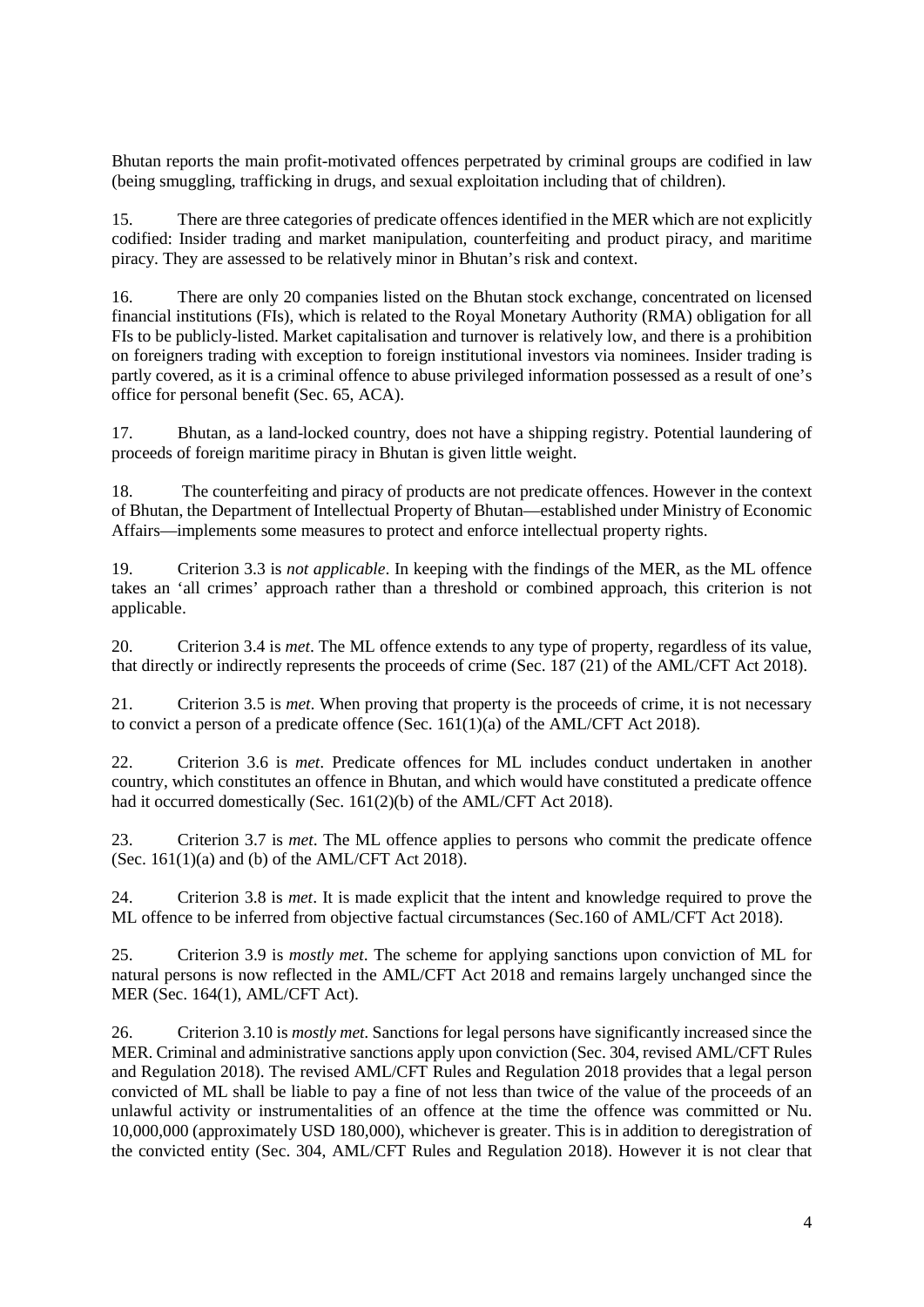measures against legal persons can be applied without prejudice to the criminal liability of natural persons.

27. Criterion 3.11 is *mostly met*. The MER findings in relation to the Penal Code continue to apply. Bhutan has criminalised aiding, abetting, soliciting, conspiring or attempting the commission of (Sec. 168, AML/CFT Act 2018). The meaning of these ancillary offences relies on relevant sections in the Penal Code, which defines solicitation in a way that includes most of the conduct of facilitating and counselling the commission of an offence (Sec. 126 of the Penal Code).

28. Weighting and conclusion*:* The APG welcomes Bhutan's steps to improve its technical compliance with the ML offence, noting the creation of standalone ML offence, with the inclusion of TF and the clarification of organised crime as predicates for ML. However gaps remain with the scope of coverage of predicate offences for ML. In light of Bhutan's risk and context these missing predicate offences have been weighed and overall represent minor gaps. Sanctions for legal persons convicted of ML have significantly increased since the MER.

## 29. **Recommendation 3 is re-rated to largely compliant.**

## *Recommendation 4 (Originally rated PC)*

30. Bhutan has taken some steps to improve its technical compliance since its 2016 MER. Bhutan was rated PC in its MER for R.4, due to the scope of deficiencies related to predicate offences (discussed above), its absence of provisions for TF, and property of equivalent value. The report found there was no provision to protect the rights of bona fide third parties and there were limited mechanisms for managing seized property.

31. Criterion 4.1 is *mostly met*. A comprehensive regime for both convictions-based and civil forfeiture, with the exception of coverage of certain categories of predicate offences.

32. 4.1(a) is *mostly met*. The findings of the MER remain valid in relation to the Penal Code, the ACA and the Narcotic Drugs and Psychotropic Substances and Substance Abuse Act (the NDPSSAA). While the confiscation provisions in the AML/CFT Act 2018 chiefly focusses on proceeds and instruments of crime, the Act provides a basis to confiscate laundered property through payment in lieu of confiscation in cases where ML has been successful (i.e. property cannot be located, has been transferred, or has been intermingled such that it cannot be divided without difficulty (Sec. 137 of the AML/CFT Act 2018).

33. 4.1(b) is *mostly met*. The AML/CFT Act 2018 provides both a conviction-based and civil forfeiture regime for confiscation of the proceeds of or instrumentalities used or intended for use in, ML or predicate offences, whether held by criminal defendants or by third parties. This includes confiscation in cases that the suspect has absconded or died (Sec. 134-135; 143-149; 152-154 of the AML/CFT Act 2018). As Bhutan has not criminalised predicate offences relating to market manipulation, counterfeiting and piracy of products, nor confiscation of instrumentalities or proceeds, those offences are not supported. In light of Bhutan's risk and context these missing predicate offences have been weighed and overall represent minor gaps.

34. 4.1(c) is *met*. The above provisions cited at 4.1(a-b) apply equally to property that is the proceeds of, or used in, or intended or allocated for use in the financing of terrorism, terrorist acts or terrorist organisations.

35. 4.1(d) is *met*. The AML/CFT Act 2018 enables the confiscation of property of corresponding value, whether held by criminal defendants or by third parties. This can be achieved by an order for a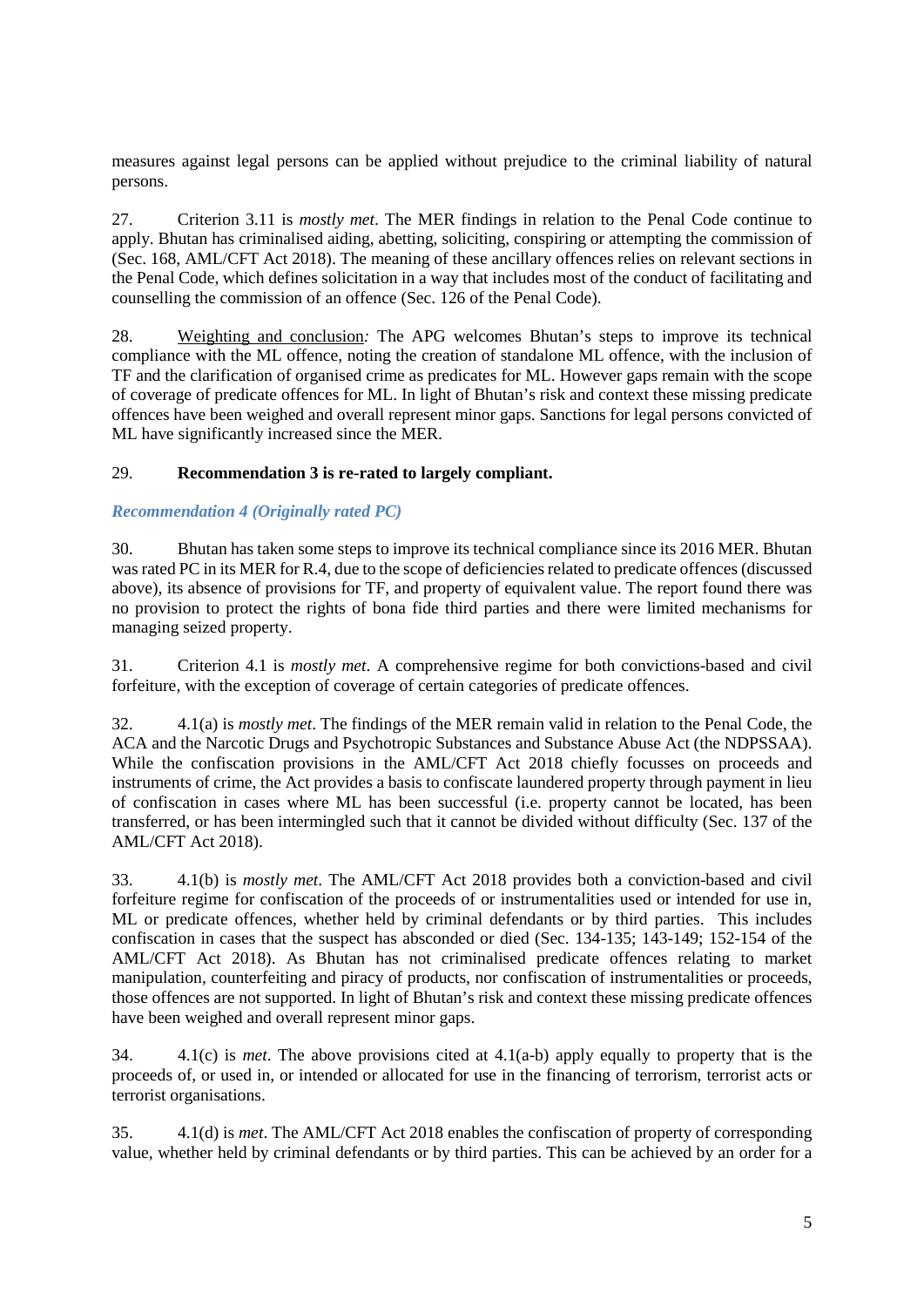payment in lieu of confiscation, or a substitute property confiscation order over the property, or parts of property, in which the defendant has an interest (Sec. 137 and 156-158 of the AML/CFT Act 2018).

36. Criterion 4.2 is *mostly met*.

37. 4.2(a) is *met*. The findings of the MER in relation to the asset tracing powers under the Civil and Criminal Procedures Code 2001 (CCPC) and the ACA remain valid. The AML/CFT Act 2018 sets out powers for asset tracing. The revised AML/CFT Rules and Regulation 2018 set out comprehensive powers allowing competent authorities to identify, trace and evaluate property that is subject to confiscation. These complement powers available to LEAs under legislation related to predicate offences (Sec. 313 to 316, AML/CFT Rules and Regulation 2018). The Regulations include comprehensive Production Orders and Examination Orders, which compel the production of information relevant to asset tracing, restraint and forfeiture (Sec. 321 to 332, AML/CFT Rules and Regulation 2018).

38. 4.2(b) is *met*. The findings of the MER in relation to the asset tracing powers under the Civil and Criminal Procedures Code 2001 and the ACA remain valid. The AML/CFT Act 2018 sets out powers for provisional measures, including freezing or seizing, to prevent any dealing, transfer or disposal of property subject to confiscation (Sec. 125 to 129, 317).

39. 4.2(c) is *mostly met*. The AML/CFT Act 2018 sets out powers for some steps to prevent or void actions that may prejudice the country's ability to freeze, seize or recover property subject to confiscation. However this is limited to cases where disposition or dealing was either not for sufficient consideration or in favour of a person who did not act in good faith (Sec. 130, AML/CFT Act 2018). There are provisions under various laws that enables the State to prevent any act that prejudices the State's ability to seize, freeze or confiscate proceed of crime. For instance, under Sec. 106(1) of the ACA, the Anti-Corruption Commission (ACC) can order not to part with or deal in, movable property in bank. Failing to comply with an order is an offence under section 106(3). Under Sec. 107(1) of the ACA, the ACC can seize immovable property. Once such order has been issued, it prohibits any dealing with the subject property. Failing to comply with such order is offence under Sec. 107(4) and 107(6). Any dealing with the property after seizure is void (Sec. 108, Anti-Corruption Act). Similarly, there is provision for injunction and temporary retraining of property under the Penal Code, which enables the State to prevent any actions that prejudice State's ability to seize or confiscate proceeds of crime.

40. 4.2(d) is *met*. In addition to the tracing powers identified above, the Regulations include comprehensive Production Orders and Examination Orders, which compel the production of information relevant to asset tracing, restraint and forfeiture (Sec. 321-332, AML/CFT Rules and Regulation 2018). The Financial Intelligence Department (FID) may also issue a may issue a temporary freeze notice over property held by a RE for a period not exceeding twenty-one days to enable further analysis by the FID or for investigative work to be undertaken by an enforcement authority (Sec., 32 AML/CFT Act 2018).

41. Criterion 4.3 is *met*. The MER findings in relation to the ACA having protections for the rights of bona fide third parties remain valid. The AML/CFT Act, and Rules and Regulations provide opportunities at the stages of seizure and confiscation for the rights of innocent third parties to be considered.

42. Criterion 4.4 is *partly met*. In regards to managing and disposal of property seized, Bhutan´s legal framework does not offer a comprehensive regime for safekeeping or disposal. The AML/CFT Act 2018 provides a mechanism for disposal of confiscated property and "safekeeping" of seized property, but it is unclear which competent authority, apart from the ACC, is undertaking this "safekeeping" or has procedures for asset management. The ACC has the most detailed powers to take protect seized property (Sec. 103 (6), 104, 136 of the ACA). ACC has developed guidelines on seized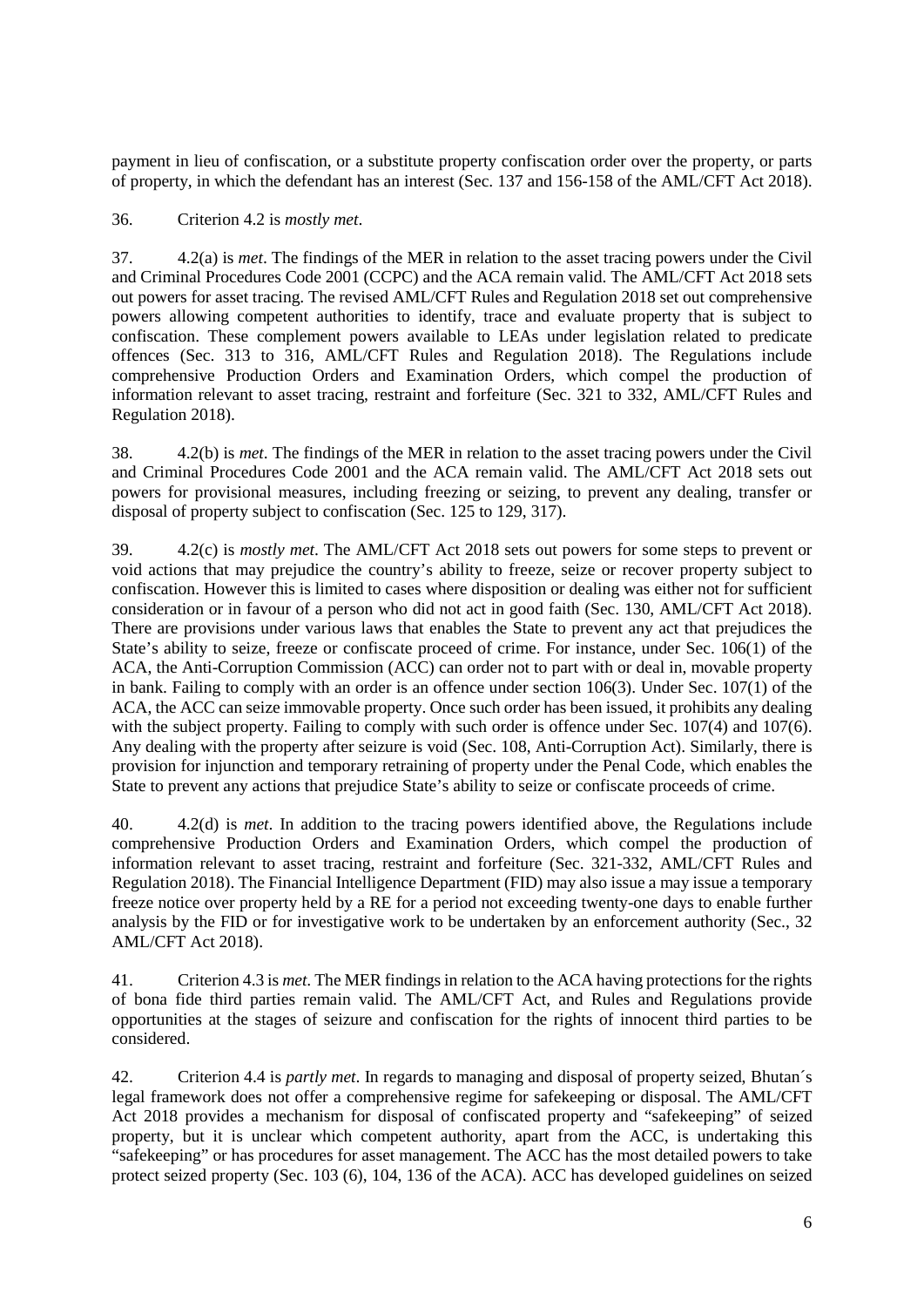property and evidence management and a related standard operating procedure, and has a dedicated Seized Property Management Division. The ACC has also developed an online Seized Property Information Management System. The AML/CFT Rules and Regulations 2018 sets out that the agency of which he or she is a member shall arrange for the property to be kept until it is dealt with in accordance with the Act or this Rules and Regulations and shall take all reasonable steps to preserve the property. Apart from the ACC, further agency-level mechanisms for managing and, when necessary, disposing of property frozen, seized or confiscated have not been elaborated.

43. Weighting and conclusion*:* The APG welcomes Bhutan´s steps to improve its technical compliance. However due to remaining deficiencies in ML predicate crimes and to the lack of procedures for assessing the mechanisms put in place for managing (safekeeping) or disposal of the property seized (with exception of the ACC), insufficient progress has been made.

# 44. **Recommendation 4 remains partially compliant**.

# *Recommendation 6 (Originally rated PC)*

45. Bhutan's progress with Recommendation 6 since the MER was first considered in the 2018 FUR which re-rated R.6 from re-rated from NC to PC. The main remaining deficiencies identified in the 2018 FUR included implementation of targeted financial sanctions (TFS) was not done 'without delay'; no requirement to report attempted transactions; and no publicly available procedures that specify the process for de-listing by the United Nations.

46. Criterion 6.1 is *met*. The Department of Law and Order (DLO) is the competent authority for implementation of TFS, including proposing names to the 1267/1989 Committee and 1988 Committee. The DLO has a mechanism for identifying targets for designation, including collecting and use of necessary information or evidence, where there are 'reasonable grounds' to believe they have engaged in the prescribed conduct. The revised AML/CFT Rules and Regulations requires the DLO to ensure that any proposal for listing pursuant to UNSCR 1267 and 1988 complies with the requirements of the committee and provides as much detail as possible on the facts supporting the proposed designation and the identity of the person or organization to be designated.

## 47. Criterion 6.2 is *mostly met*.

48. 6.2(a)–(d) are *met*. Bhutan has established a Domestic Designation Committee (DDC) which is responsible for designation pursuant to UNSCR 1373. The DDC has a mechanism to identify targets for designation, and must have 'reasonable grounds' to believe a person/entity has engaged in TF in order to designate. The Standard Operating Procedure (SOP) for DDC provides that the DDC shall convene a meeting without delay for the purpose of designation upon receiving information, and the AML/CFT law requires the designation to be made promptly.

49. 6.2(e) is *partly met*. The SOP provides that the DDC shall make a request to a foreign country to give effect to freezing mechanisms. However it is unclear what legal basis the DDC has to do this. The AML/CFT Regulations 2018 provide that where a person/entity is designated by the DDC, a request to a foreign country shall be accompanied by as much information as possible on the reason for designation, including the entity and location of any funds/assets (Section 218). To date no request has been made to a foreign jurisdiction for the purposes of UNSCR 1373.

50. Criterion 6.3 is *met*. Bhutan has a mechanism that allows DLO to collect or solicit information related to designations, and to designate *ex parte*.

51. Criterion 6.4 is *met*. Bhutan has a freezing mechanism that applies to all legal and natural persons, which takes effect upon notification from the DLO. The DLO is required to publish, without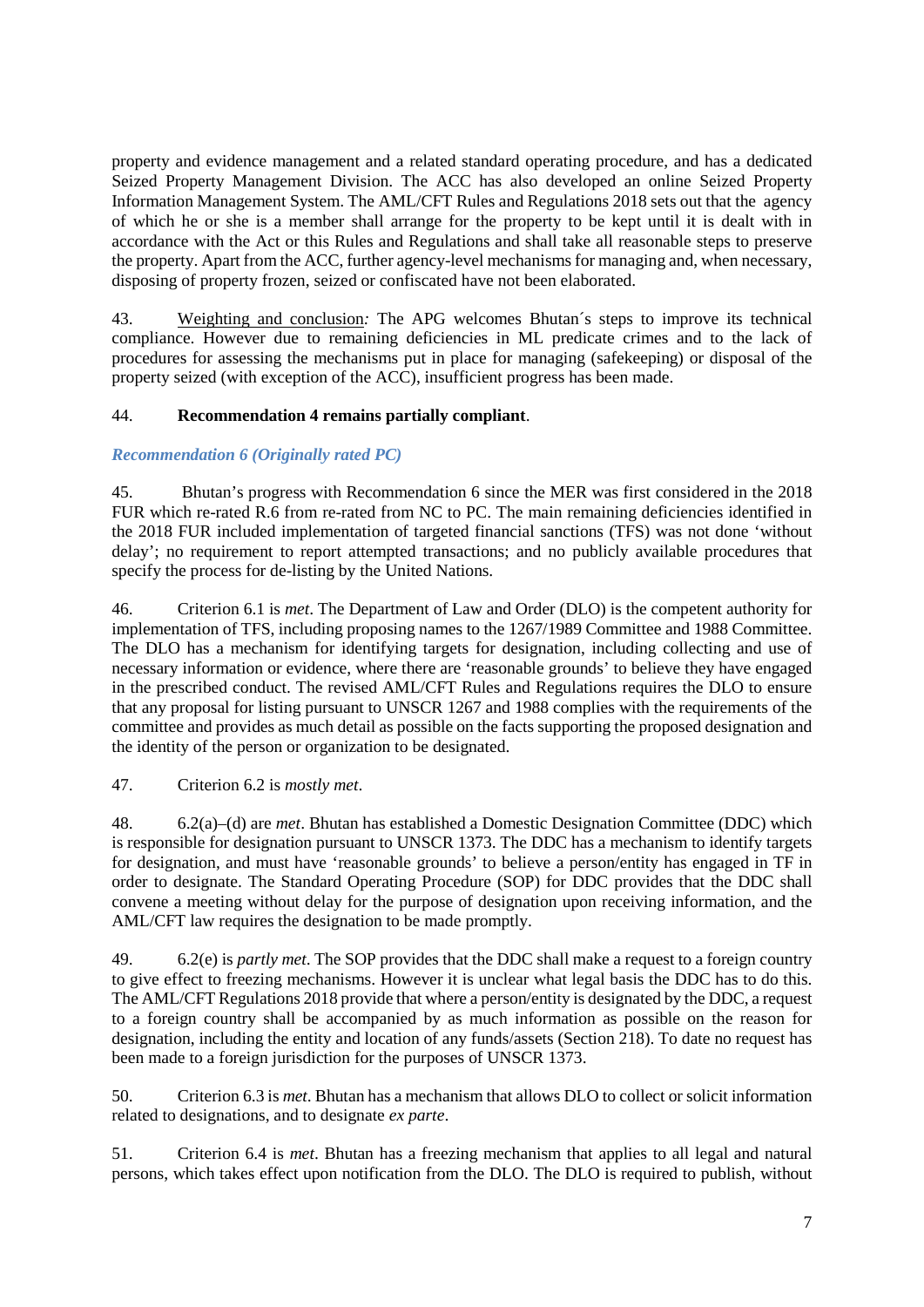delay, updates to the sanctions list. These updates are now published on the Ministry of Home and Cultural Affairs website without delay, and the DLO communicates details of the sanctions list to the FID, who will notify reporting entities.

52. Criterion 6.5 is *mostly met*.

53. 6.5(a) is *mostly met*. The DDC may order the freezing of funds or property of designated persons or entities pursuant to UNSCR 1373. The AML/CFT law requires the DDC to issue a formal notice of designation 'as soon as practicable', however, the SOP provides that the DDC shall issue a freezing order immediately.

54. 6.5(b) is *met*. The sanctioning provision is contained at Section 180 of the AML/CFT Act. Section 119 of the AML/CFT Act requires legal and natural persons to give effect to the prohibition and freeze and includes the prohibition on providing funds, assets and other economic resources. For the avoidance of doubt, funds and assets are comprehensively defined. Further, the law comprehensively covers (i) all funds or other assets that are owned or controlled by the designated person or entity, and not just those that can be tied to a particular terrorist act, plot or threat; (ii) those funds or other assets that are wholly or jointly owned or controlled, directly or indirectly, by designated persons or entities; and (iii) the funds or other assets derived or generated from funds or other assets owned or controlled directly or indirectly by designated persons or entities, as well as (iv) funds or other assets of persons and entities acting on behalf of, or at the direction of, designated persons or entities.

55. 6.5(c) is *met*. Section 119 of the AML/CFT closely mirrors the wording of requirements at 6.5(c) and extends the prohibition to making any funds or other assets, economic resources, or financial or other related services, available, directly or indirectly, wholly or jointly, for the benefit of designated persons and entities; entities owned or controlled, directly or indirectly, by designated persons or entities; and persons and entities acting on behalf of, or at the direction of, designated persons or entities, unless licensed, authorised or otherwise notified in accordance with the relevant UNSCRs.

56. 6.5(d) is *mostly met*. The AML/CFT law requires the DLO to publish updates to the sanctions lists pursuant to UNSCR. Updates to the list are published on the Ministry of Home Affairs and Culture website. The DLO will notify the FID, who, under Section 82 (6) will without delay, communicate the details of any notice published to FIs and DNFBPs. Where a designation is made pursuant to UNSCR 1373, the DLO is required to issue a formal notice of the designation and publish as soon as practicable. Bhutan has not issued guidance to reporting entities on their obligations in taking action under freezing mechanisms.

57. 6.5(e) is *mostly met*. The AML/CFT law requires all persons to notify the FID of the existence of any property frozen pursuant to UNSCR 1267/1373. The revised AML/CFT Rules and Regulations require reporting entities to report, without delay, any actions taken in relation to freezing of funds/assets, including attempted transactions (Sec. 282). The rules also require reporting entities to submit an STR when there is an attempted transaction by designated persons. However it is unclear whether attempts to provide funds, or to seek financial services (e.g. open a bank account) are covered under FI/DNFBP reporting obligations.

58. 6.5(f) is *met*. Article 182 of the AML/CFT Act protects the rights of bona fide third parties acting in good faith when implementing freezing obligations.

59. Criterion 6.6 is *partly met*.

60. 6.6(a) is *not met*. While the Ministry of Home & Cultural Affairs has published a link to the UNSCR focal point for de-listing on its website, there are no procedures to submit de-listing requests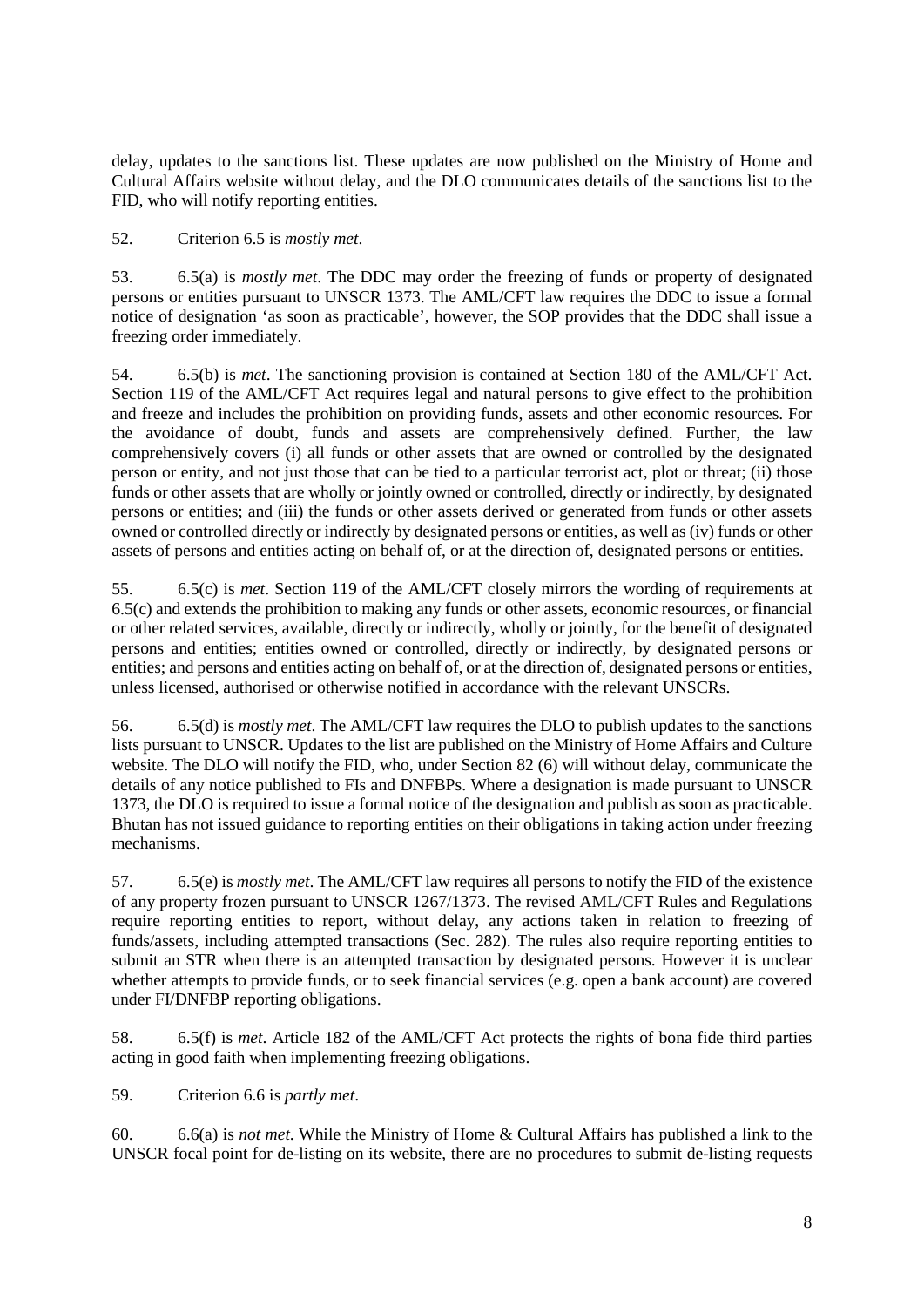to the relevant UN Sanctions Committee when Bhutan forms the view that designated persons/entities do not or no longer meet the criteria for designation.

61. 6.6(b) and (c) are *met*. For UNSCR1373, the AML/CFT law the SOP for DDC provide a mechanism for the de-listing and unfreezing of funds including a review of designation decision before a court. The AML/CFT law allows a designated person or entity to apply to the DLO for the removal of a designation.

62. 6.6(d) and (e) are *met*. The Ministry of Home & Cultural Affairs has published a link to the UNSCR focal point for de-listing on its website.

63. 6.6(f) is *mostly met*. The AML/CFT Law contains a mechanism for review and unfreezing of funds of persons/entities with similar names to those. In addition, Sections 48-51 of the DDC SOP outline procedures for a person/entity affected by a freezing mechanism to apply to the DLO to unfreeze funds or other assets.

64. 6.6(g) is *mostly met*. The AML/CFT law requires that the DLO should issue a notice 'as soon as practicable' following the removal of a person/entity from both the UN and domestic sanctions lists. The DDC SOP states that once a person or organization is removed from the sanction list, the order relating to freezing of fund and property ceases and therefore, the DLO shall lift the freeze order immediately in coordination with the concerned authorities. Bhutan has not issued guidance to FIs and other persons or entities, which may by holding targeted funds or other assets, on their obligations to respect a de-listing or unfreezing action.

65. Criterion 6.7 is *met*. Sections 86 to 89 of the AML/CFT law provides access to funds for basic expenses.

66. Weighting and conclusion*:* Bhutan has rectified the deficiencies noted in the 2018 FUR. The UNSCR 1267 sanctions list is now published on the Ministry of Home and Cultural Affairs website, to ensure publication is made without delay, instead of relying on notification by the FID to reporting entities. The revised AML/CFT Rules and Regulations now require reporting entities to report, without delay, on attempted transactions. Some minor deficiencies remain. No guidance has been issued to reporting entities or DNFBPs on their obligations in taking action under freezing mechanisms, and no guidance has been issued to FIs and other persons or entities which may by holding targeted funds or other assets, on their obligations to respect a de-listing or unfreezing action. In addition, the legal basis for requesting a foreign jurisdiction to give effect to freezing mechanisms pursuant to UNSCR 1373 is unclear. Bhutan's risk and context, in particularly the materiality of the very small DNFBP sector, has been taken into account when weighting the gaps.

## 67. **Recommendation 6 is re-rated to largely compliant**.

## *Recommendation 20 (Originally rated PC)*

68. Bhutan was rated PC in its 2016 MER due to cascading deficiencies in R.3 and R.5. In relation to R.5, the 2018 FUR acknowledged progress in Bhutan's STR obligations stemming from the new AML/CFT Act 2018, and the coverage of the TF offence in the same instrument. However, its rating remained PC due to cascading deficiencies of other serious criminal offences not yet criminalised in Bhutan under R.3.

69. Criterion 20.1 is *mostly met*. Bhutan has comprehensively criminalised TF, which is subject to the suspicious transaction report (STR) obligation. As outlined at R.3, concerns relating to the category of organised crime have been clarified, however there is no obligation for FIs to report when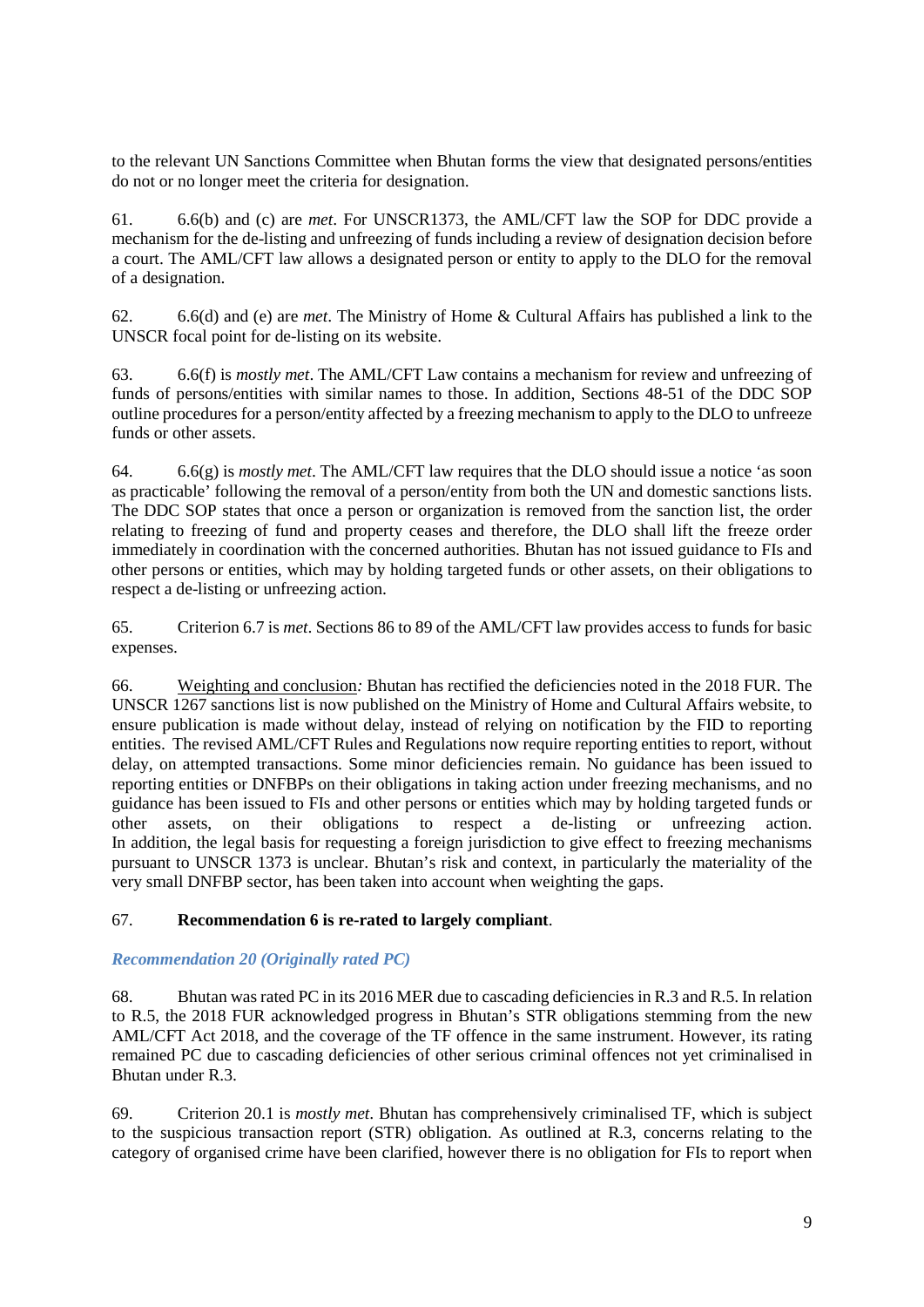it reasonably suspects that funds are the proceeds of counterfeiting and piracy of products, maritime piracy, or market manipulation, although the materiality of these offences in Bhutan's context is noted.

70. Criterion 20.2 is *met*. The AML/CFT Regulations 2018 require STRs to be filed without threshold.

71. Weighting and Conclusion*:* Since the MER was adopted Bhutan has addressed the gap with the coverage of obligations to file TF-related STRs and the coverage of organised crime has been further clarified (see R.3). While counterfeiting, product piracy, maritime piracy, and market manipulation are not predicate offences subject to STR reporting by FIs, there are mitigating factors including the materiality of domestic maritime piracy and market manipulation, and these gaps are given little weight.

#### 72. **Recommendation 20 is re-rated to largely compliant**.

#### *Recommendation 26 (Originally rated PC)*

73. Bhutan was rated PC for Recommendation 26 in its 2016 MER. The report identified insufficient market entry requirements for moneychangers and non-bank money value transfer service (MVTS) providers, a minor scope limitation on AML/CFT supervisors (credit cooperative/CSO savings funds and national pension fund) and a lack of coverage of financial groups.

74. Criterion 26.1 is *met*. Bhutan has addressed the gap in scope limitation of the National Pension Fund (NPPF). The FID designated the NPPF as a reporting entity and required them to submit the NPPF's risk assessment report along with the name list of dedicated AML and CFT compliance officer to the FID. The FID has conducted an onsite visit to NPPF. Credit cooperatives/CSO savings funds are no longer operating in Bhutan. This was confirmed by a study on risks of credit cooperatives/CSO savings which confirmed that they stopped operating a few years ago and no longer operate in Bhutan.

75. Criterion 26.2 is *met*. The licensing requirements for moneychangers are clarified in the 2018 revision of the Memorandum of Instruction for Authorized Money Changers, which is applicable to all establishments and persons who have been licensed by the RMA to purchase foreign currencies from resident and non-resident in Bhutan. Furthermore, it has been clarified that the sanctions for noncompliance with the Inward Remittance Rules and Regulations will be as per the Penalties Rules and Regulation 2019.

76. Criterion 26.3 is *mostly met*. The fit and proper requirements under Section 16 of the Corporate Governance Regulation remain in force for Core Principle FIs. While some progress has been made, the full range of fit and proper requirements are not in place to prevent criminals or their associates from holding (or being the beneficial owner of) a significant or controlling interest, or holding a management function, in a money changer or non-bank MVTS.

77. Criterion 26.4 is *met*.

78. 26.4(a) is *met*. Bhutan has adopted a risk-based approach to supervising FIs' AML/CFT systems and controls, and respective supervisory tools (i.e. onsite manual and offsite tool) have been developed accordingly. Rules and regulations issued in recent years have enabled Bhutan to shift resources to those areas presenting higher perceived risk, i.e. banks—and extend to other core principles FIs and other institutions posing lower ML/TF risks.

79. 26.4(b) is *met*. The deficiency is addressed. Bhutan has adopted a risk-based approach to supervising non-Core Principles FIs' AML/CFT systems and controls, and respective supervisory tools (i.e. onsite manual and offsite tool) have been developed accordingly.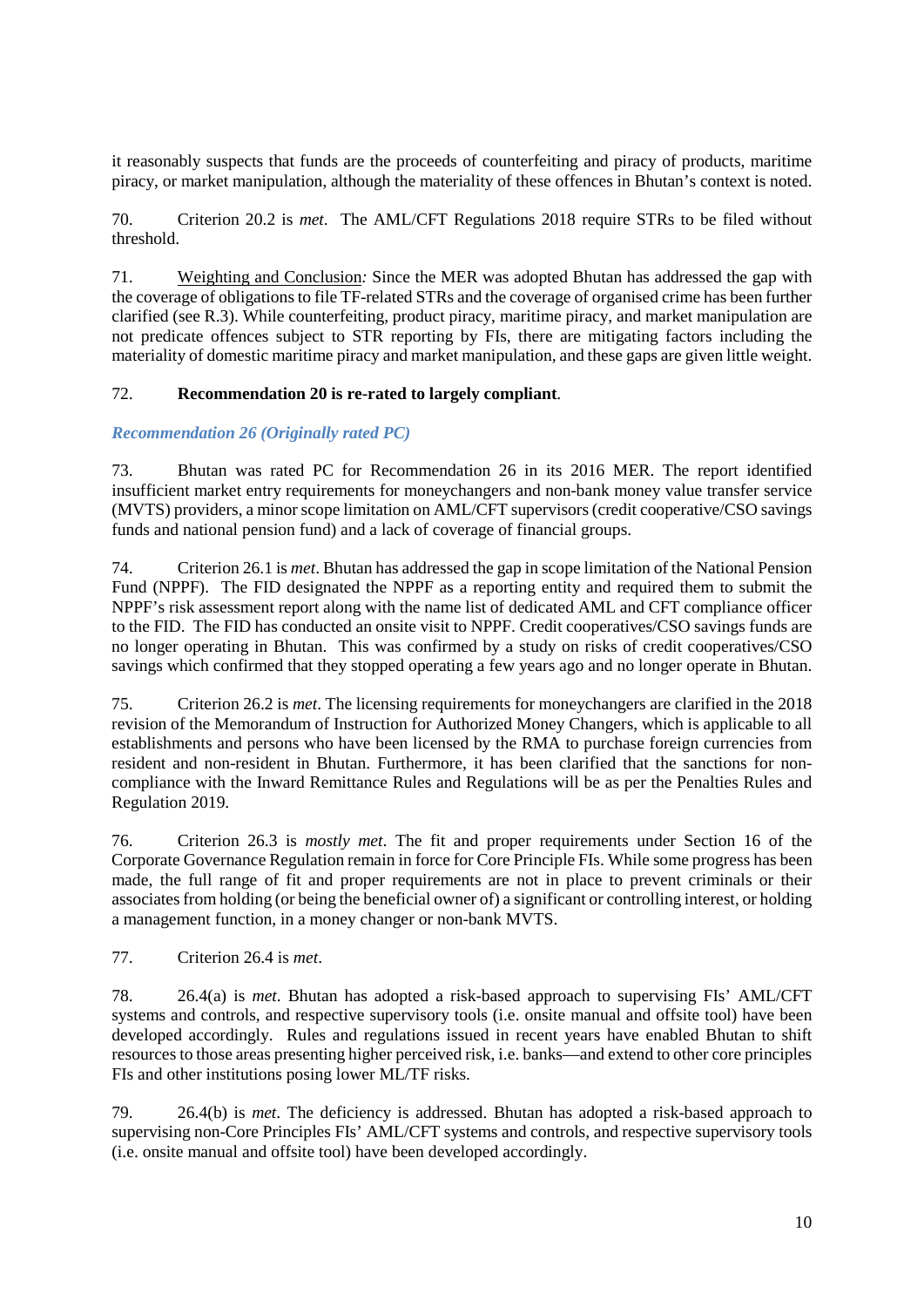80. Criterion 26.5 is *met*. Supervisors' risk-based approach mirrors the requirements of this criterion (s. 52 AML/CFT Rules and Regulations 2018).

81. Criterion 26.6 is *met*. Supervisors are required to review the assessment of the ML/TF risk profile of a financial institution or group (including the risks of non-compliance) periodically, and when there are major events or developments in the management and operations (Section 21.4, AML/CFT Regulations).

82. Weighting and conclusion: Bhutan has taken significant steps to ensure that FIs are subjected to adequate regulation and supervision and are effectively implementing the FATF Recommendations. FIs are also adequately regulated and prudentially supervised. However minor shortcomings remain in relation to insufficient fit and proper requirements to prevent criminals or their associates from holding (or being the beneficial owner of) a significant or controlling interest, or holding a management function, in a money changer or non-bank MVTS.

#### 83. **Recommendation 26 is re-rated to largely compliant.**

## *Recommendation 28 (Originally rated PC)*

84. Bhutan was rated PC in its 2016 MER. The report found that fundamental deficiencies existed for monitoring and ensuring compliance with AML/CFT requirements for DNFBPs, including the absence of a designated supervisor(s) to ensure implementation, lack of effective systems for monitoring, and no dissuasive monetary sanctions available.

85. Criterion 28.1 is *not applicable*. There are no casinos including internet casinos permitted in Bhutan.

86. Criterion 28.2 is *met*. No change since the 2018 FUR.

87. Criterion 28.3 is *partly met.* Bhutan has designated supervisors and assessed elements of DNFBP sectoral risk. Though other categories of DNFBPs have not been designated as reporting entities in accordance with Section 187(7g), Bhutan has stated the only other category of DNFBPs missing is casinos, which are prohibited by law in Bhutan. Bhutan states the AML/CFT Act has provisions to ensure the other types of DNFBPs are subject to systems for monitoring compliance with AML/CFT requirements.

88. However Bhutan has yet to demonstrate it has systems for monitoring compliance with AML/CFT requirements as required by this criterion. Bhutan notes its DNFBP sector is small and presents relatively small volume of activity. There are plans to commence offsite supervision by mid-2021.

89. Criterion 28.4(a) is *mostly met*.

90. 28.4(a) is *met*. Sections 45-48 of the Act and Sections 51 and 54 of the Rules and Regulations provide adequate powers to DNFBP supervisors to perform their functions, including powers to monitor compliance.

91. 28.4(b) is *partly met.* While the Companies Act applies some fit and proper obligations on all legal persons, wider necessary measures to prevent criminals or their associates from being professionally accredited, or holding (or being the beneficial owner of) a significant or controlling interest, or holding a management function in a DNFBP are not established in Bhutan law.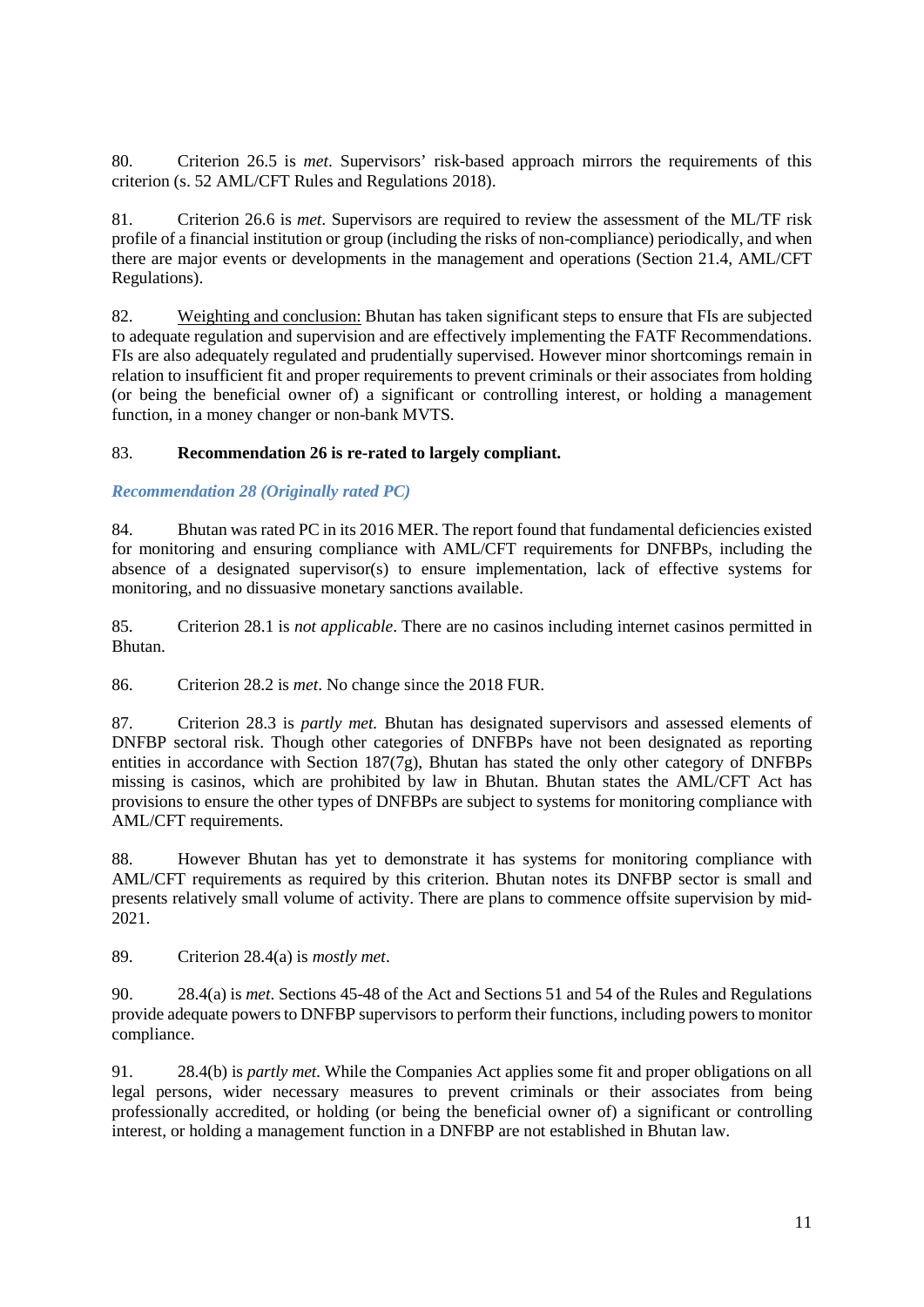92. 28.4(c) is *mostly met*. The 2018 FUR re-rated R.35 to largely compliant, noting that the sanctions applied to all reporting entities, including DNFBPs, and that a proportionate and dissuasive range of sanctions to deal with failure to comply with AML/CFT requirements.

93. Criterion 28.5 is *partly met*. Bhutan produced a feasibility/risk assessment report on DNFBPs (preliminary work on private accountants and legal professionals). This study was performed in order to maximise Bhutan's limited resources by ascertaining ML/TF risks and facilitate risk-based supervision and monitoring. Bhutan concluded, based on an ML/TF risk analysis, that both sectors have a "lower" level of ML/TF risk.

94. However, this preliminary study only covered assessment of private accountants and independent legal professionals as the 2017 NRA indicated these two DNFBP sectors have higher likelihood ML/TF risks relative to other sectors. Risk assessments on the other sectors of DNFBPs are yet to be conducted in order to determine and perform the frequency and intensity of their supervisory or monitoring actions on DNFBPs commensurate with their level of risks.

95. Weighting and conclusion*:* Bhutan's context of very small DNFBP sectors is noted. Comprehensive fit and proper measures are not yet in place for DNFBPs. While DNFBP supervision had note commenced, Bhutan has conducted feasibility/risk assessment on the two higher risks categories of DNFBPs to guide risk-based supervision. However, the coverage of the risk assessment is yet to be extended to all categories of DNFBPs so as to ensure they are subject to effective systems for monitoring an ensuring compliance with AML/CFT requirements.

## 96. **Recommendation 28 remains partially compliant.**

# *Recommendation 30 (Originally rated PC)*

97. The Bhutan MER identified significant deficiencies for Recommendation 30, namely that only the ACC is designated to conduct ML investigations, that there is no designated agency for investigating TF, and that the role of police to identify and trace property subject to confiscation is not clearly defined.

98. Criterion 30.1 is *met*. In 2018 Bhutan passed the AML/CTF Act that criminalised TF under Sections 165 to 168. Under the Royal Bhutan Police (RBP) Act 2009 the RBP have powers to investigate any criminal offence in the Penal Code including ML and TF (s.41 of the Police Act).

99. Criterion 30.2 is *partly met*. The RBP can investigate predicate offences and any related ML/TF offences (s.41 of the Police Act), while the ACC can investigate corruption and related ML (s.70-73 of the ACC Act). There are no explicit provisions in the law enabling the Department of Revenue and Customs (DRC) to conduct ML investigations. It is unclear whether they can refer the case to RBP for ML investigation.

100. Criterion 30.3 is *met.* The ACA provides the ACC authority and procedures on the freezing or seizure of both moveable and immoveable properties. The AML/CFT Act provides power for an authorised officer (including the RBP) to apply to the court for a freezing order where a property is suspected to be proceeds or an instrument of crime, and where a person is convicted of a predicate offence, the officer may apply for confiscation. In addition, the revised AML/CFT Rules and Regulation 2018 sets out comprehensive powers that allow competent authorities to identify, trace and evaluate property that is subject to confiscation, and include Production Orders and Examination Orders, which compel the production of information relevant to asset tracing, restraint and forfeiture.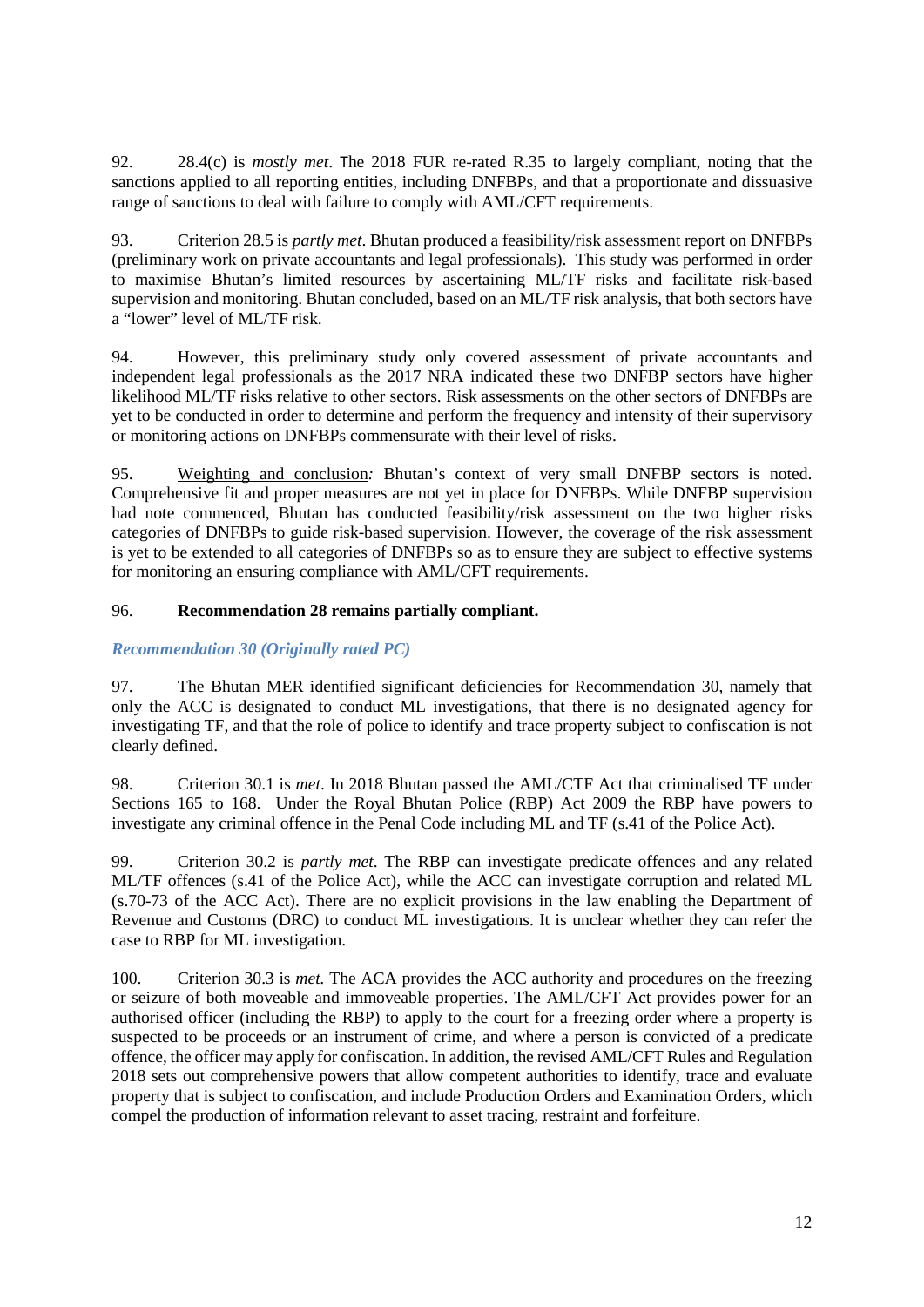101. Criterion 30.4 is *not applicable*. There is no change since the MER. No other competent authorities (not law enforcement authorities per se) have responsibility to conduct ML/TF investigations.

102. Criterion 30.5 is *met*. The ACA provides exhaustive authority and procedures on the freezing or seizure of both moveable and immoveable properties. The ACC has powers to conduct search, seizure and confiscation of property, as well as conduct examinations and require the production of documents.

103. Weighting and conclusion*:* The deficiencies outlined in the 2016 MER are mostly addressed. Under the Royal Bhutan Police Act 2009 the RBP have powers to investigate any criminal offence in the Penal Code. With the criminalising of TF in 2018, RBP is now the designated authority to investigate TF. Police have the power to identify and trace property subject to confiscation, pursuant to the AML/CFT Act and revised AML/CFT Rules and Regulations 2018. Minor deficiencies remain which have been weighted, taking into account Bhutan's risk and context: There are no legislative provisions enabling DRC to conduct ML investigations, and it is unclear whether they can refer the case to RBP for ML investigation.

## 104. **Recommendation 30 is re-rated to largely compliant.**

#### *Recommendation 33 (Originally rated PC)*

105. The Bhutan MER rated Recommendation 33 as PC, as the statistics provided by Bhutan on confiscations and international cooperation were not sufficiently detailed or comprehensive.

106. Criterion 33.1 is *mostly met.*

107. 33.1(a) is *met.* The FID maintains statistics on received and disseminated STRs and CTRs from 2017-2019 and the number of disseminations to competent authorities.

108. 33.1(b) is *mostly met*. The RBP and ACC maintain statistics on predicate offence and ML investigations, however statistics maintained by RBP on ML were not comprehensive (e.g. no breakdown of related predicate offences). While RBP maintains statistics on terrorism and related offences, it does not maintain statistics for TF investigations. The Office of Attorney General (OAG) maintains statistics for all prosecutions, including ML/TF prosecutions.

109. 33.1(c) is *partly met*. Bhutan has provided statistics on seized foreign currency. The BNCA maintains statistics of drugs seized by law enforcement agencies, but there are no statistics on seized property, bank accounts, cash, and other assets in relation to drug offences. The ACC maintains statistics for corruption-related cases including seizure, arrest, freezing orders, and restitution, and some statistics on confiscations. The DRC maintains limited statistics on seizures in 2019, and no information on confiscations that same year.

110. 33.1(d) is *partly met.* Statistics provided on mutual legal assistance (MLA) noted zero cases since the MER. The FID maintains some statistics on international requests for assistance for 2017- 2019, however, these statistics are not comprehensive on matters relevant to the effectiveness and efficiency of MLA and other international requests for cooperation made and received.

111. Weighting and conclusion*:* Bhutan has made progress on maintaining statistics relating to STRs and CTRs. Bhutan maintains statistics on ML investigations, prosecutions, and convictions but does not maintain statistics for TF investigations. Statistics relating to confiscations and international cooperation are not comprehensive. These minor deficiencies have been weighted, taking into account Bhutan's risk and context.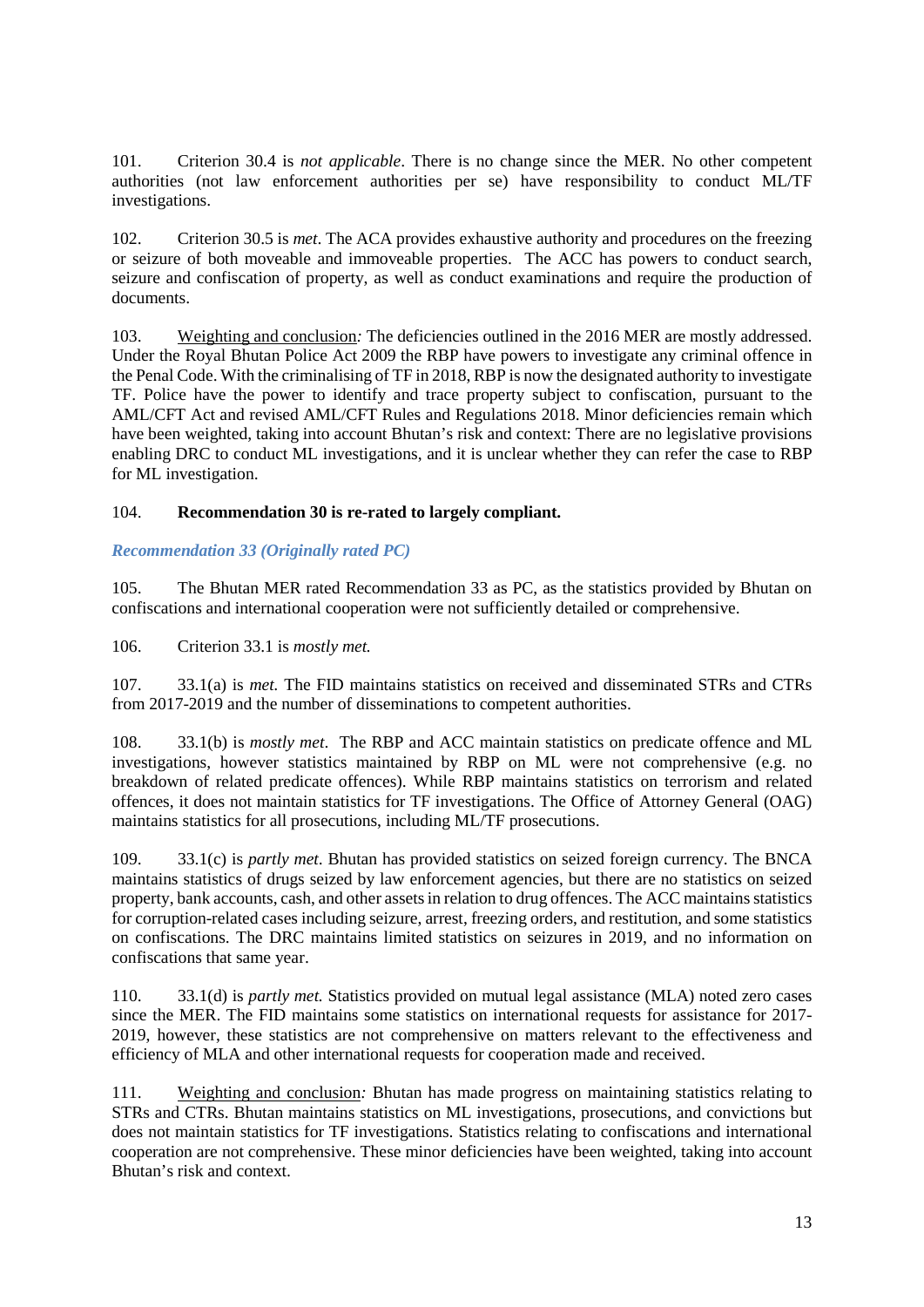# 112. **Recommendation 33 is re-rated largely compliant.**

## **3.2. Progress on Recommendations which have changed since adoption of the MER**

113. Since the adoption of Bhutan's MER, Recommendations 2, 8, 15, and 18 have been amended. This section considers Bhutan's compliance with the new requirements*.*

## *Recommendation 2 (re-rated LC in the 2018 FUR)*

114. Since the adoption of Bhutan's MER, Recommendation 2 has been amended to clarify the need for compatibility of AML/CFT requirements and data protection and privacy rules.

115. Criterion 2.5 is *met*. Bhutan has existing mechanisms for authorities to cooperate and share information for AML/CFT purposes to ensure compatibility of AML/CFT requirements and data protection and privacy rules as the need arises. At present there do not appear to be any specific data protection and privacy obligations which impede AML/CFT requirements.

## *Recommendation 8 (Originally rated PC)*

116. Since the adoption of Bhutan's MER, Recommendation 8 has been amended to clarify the subset of non-profit organisations (NPOs) which should be subject to R.8 requirements and to ensure that R.8 is in line with the targeted risk-based approach.

117. Bhutan was rated PC for Recommendation 8 in 2016. The main deficiencies identified were that Bhutan had not conducted a review of its NPO sector and its vulnerability for abuse, and therefore did not take a risk-based approach to the monitoring of NPOs. There was limited application and enforcement of the law and regulations, and there were no points of contact or procedures for responding to information requests. At that time, Bhutan had not conducted outreach concerning TF issues.

118. Criterion 8.1 is *partly met*.

119. 8.1(a) is *not met*. Bhutan has not sufficiently assessed NPO sector risk to identify which subset of NPOs that fall within the FATF definition of NPO and then identify the features and types of NPOs which, by virtue of their activities or characteristics, are likely to be at risk of TF abuse in Bhutan.

120. 8.1(b) is *not met*. Whilst there was some mention of NPOs in the NRA, Bhutan has not identified the nature of threats posed by terrorist entities to NPOs that are at risk as well as how or whether terrorist actors abuse those NPOs.

121. 8.1(c) is *partly met*. Bhutan conducted a review of its Civil Society Organizations (CSO) Rules and Regulations in consultation with the sector. As a result of the review, Bhutan amended Rules and Regulations in 2017. These rules do not identify a subset of NPOs that may be subject to misuse. Bhutan advised that it is in the process of reviewing the Civil Society Organizations Authority (CSOA), and intends on updating its NRA in 2021.

122. 8.1(d) is *not met*. Bhutan does not conduct any periodic assessment of the NPO's vulnerabilities to TF.

123. Criterion 8.2 is *partly met.*

124. 8.2(a) is *mostly met*. Bhutan's policies for promoting transparency, integrity, and public confidence in the sector are provided for in the CSOA and CSO Regulations. CSOs must be registered by the CSOA and provide annual reports, including audited financial statements, an auditor's report and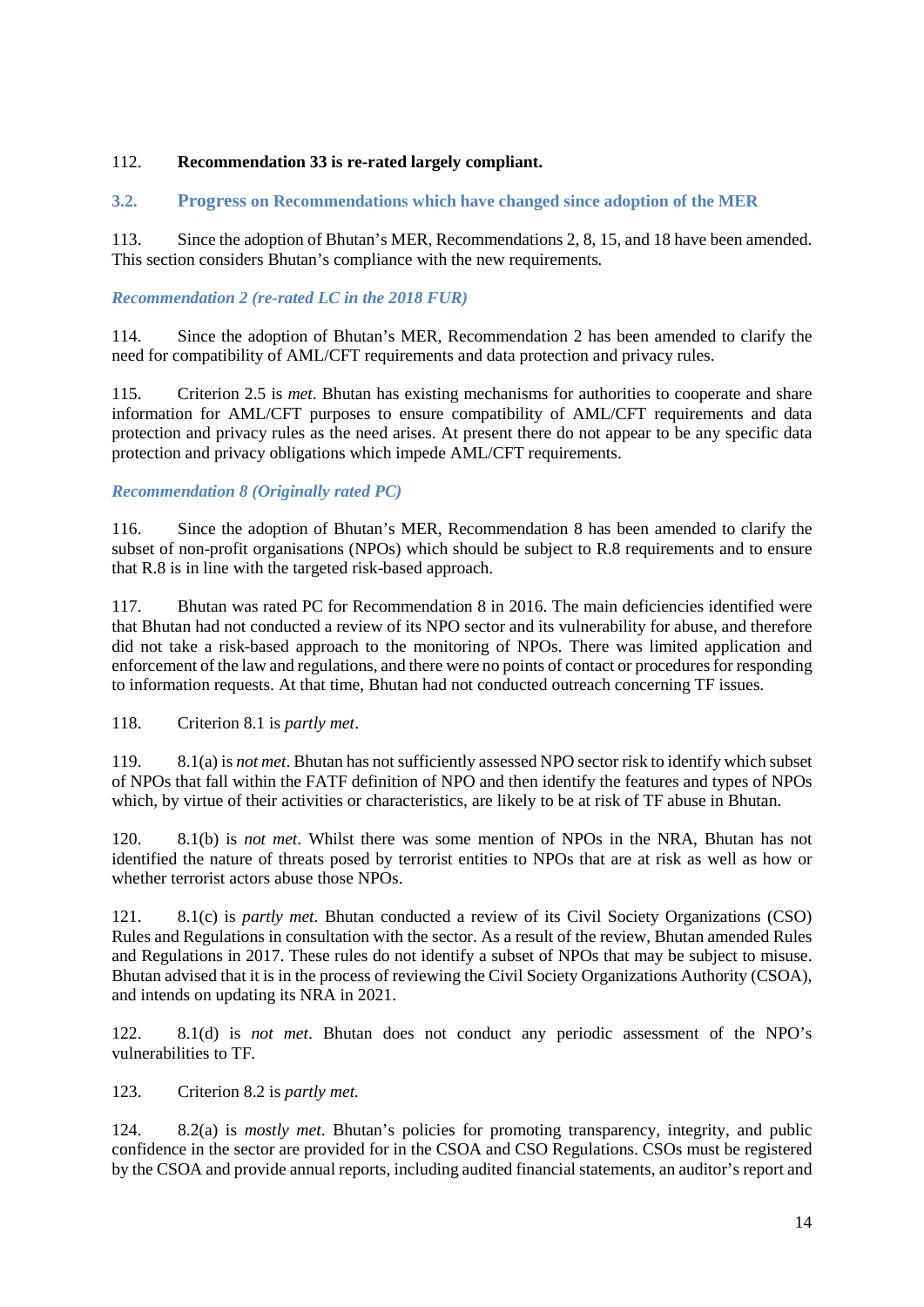a trustees' report. All CSOs are required to follow a uniform accounting system. The CSOA has a website devoted to providing information to NPOs and to the public about the sector. There is no provision in the Religious Organisations Act 2007 for public access to basic information on religious organisations registered with the Chhoedey Lhentshog, which is the regulatory authority for religious organisations.

125. 8.2(b) is *partly met*. Bhutan has taken some initiatives to raise awareness about the vulnerabilities of TF in the NPO sector. One workshop was postponed due to the COVID-19 pandemic. There does not appear to be any outreach to the donor community regarding TF risks.

126. 8.2(c) is *partly met.* Competent authorities have not worked with the NPO sector to develop best practices to address TF risk and vulnerabilities and thus protect them from TF abuse. However, the CSOA does conduct an orientation program for newly registered CSOs.

127. 8.2(d) is *partly met*. CSOs are required to maintain current deposit accounts for management of activities. Foreign CSOs are required to maintain an account with a licensed Bhutan institution, and deposit USD 500,000 annually into this account (Sec. 111, CSOA Rules). It is recognised in the CSO Financial Reporting Manual that CSOs may operate on a cash basis, and requires all cash transactions be properly recorded by a uniform standard. Religious organisations (under the Religious Organizations Act 2007 (ROA)) are not encouraged to conduct transactions via regulated financial channels.

128. 8.3 is *partly met.* Bhutan`s laws and regulations do not set forth a targeted monitoring of compliance. CSOA monitors CSOs through annual reporting, including examining audited financial statements, an auditor's report and a trustees' report. CSOs are required to obtain a Public Collection Certificate from the Authority prior to the conduct of fund raising activities. Mutual Benefit Organisations (MBOs) and Foreign CSOs are not subject to monitoring or reporting requirements. As noted above Bhutan has not conducted a formal assessment of the TF risks in the NPO sector and does not take a risk-based approach to supervision.

129. Criterion 8.4 is *partly met.*

130. 8.4(a) is *partly met*. Bhutan's laws and regulations do not set forth a risk-based approach to the monitoring of NPOs. CSOs and religious organisations (ROs) are subject to monitoring through comprehensive annual reporting, including financial information however MBOs and Foreign CSOs are not subject to monitoring or reporting requirements.

131. 8.4(b) is *met*. Under the CSO Regulations and the CSOA, the Authority can apply a range of proportionate and dissuasive sanctions. The ROA also provides a range of proportionate and dissuasive sanctions for ROs and persons acting on behalf of ROs.

132. Criterion 8.5(a) is *partly met*. Bhutan has entered into a Memorandum of Understanding (MoU) with RBP and CSOA for cooperation in the exchange of information relating to financial intelligence on ML-associated predicate offences and TF. However there is no information about appropriate mechanisms for information requests regarding NPOs. The CSOA Rules and Regulations state that the CSOA shall facilitate communication between CSOs and government agencies through an annual meeting.

133. Criterion 8.5(b) is *mostly met*. RBP is the agency responsible for investigating TF, including in the NPO Sector and is able to use its powers (referred to in R.30 and 31) to conduct TF investigations. There is no specific mention of any agency specifically tasked with investigating NPOs.

134. Criterion 8.5(c) is *mostly met*. The MOU between the FIU, RMA and RBP and CSOA enable the exchange of information relating to financial intelligence on ML associated predicate offences and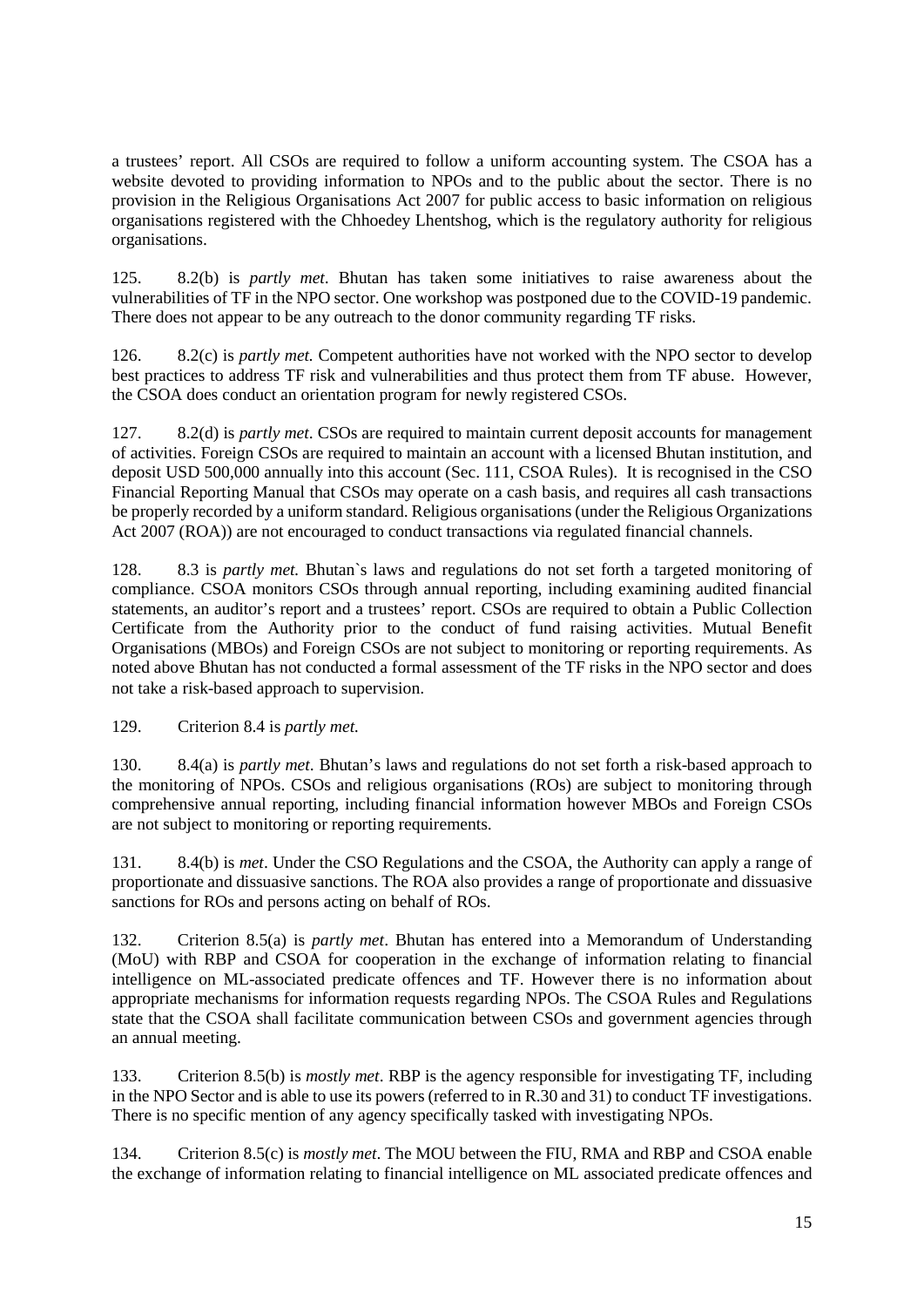TF. The CSOA has the power to summon and compel any person to give evidence and produce documents and accounts and statements relating to a CSOA inquiry. General investigative powers of RBP and ACC provide for investigation into criminal acts as discussed at Recommendation 30 and 31. There is nothing in the CSOA that would inhibit such access. There are similar requirements in the ROA. It is unclear whether the Chhoedey Lhentshog can share information with the FID and RBP.

135. Criterion 8.5(d) is *partly met.* The MOU between the FID, RBP and CSOA enable the exchange of information relating to financial intelligence associated with TF. It is unclear whether there are appropriate mechanisms in place to ensure that when there is suspicion the misuse of a religious authority, that information can be promptly shared with competent authorities. There is no legislative mechanism to enable information sharing with Chhoedey Lhentshog. No mechanisms have been established to ensure that in the event of misuse of an NPO, relevant information is promptly shared with competent authorities in order to take preventive or investigative action.

136. Criterion 8.6 is *partly met*. The RMA and RBP can share information with foreign counterparts (refer to R.40), and both agencies have an MOU with CSOA for exchange of information including NPOs suspected of TF. On that basis, a request received by either agency could be responded to with information exchanged domestically with the CSOA. Bhutan advised that the head of CSOA would be the contact for responding to international requests for information, although there is no clear legal basis for such international cooperation and related information exchange. The lack of legal mechanism for information sharing between Chhoedey Lhentshog and RMA and RBP would inhibit Bhutan's ability to respond to international requests for information relating to ROs. Based on findings of the MER, it is unclear whether Bhutan has the ability to exchange information directly with noncounterparts (R.40).

137. The MER highlighted points that Bhutan has a comprehensive three-tier coordination mechanism with India (which would cover key cross-border TF/terrorism risks), however this is coordinated by the Bureau of Law and Order (BLO), and there is no MOU between BLO and the NPO regulatory agencies. The MER highlighted that there are no statutory restrictions on police sharing information.

138. Weighting and conclusion*:* Bhutan has made some progress in relation to Recommendation 8 such as outreach to the NPO sector and updated CSO rules and regulations and reporting requirements. However, the absence of identification of a subset of high-risk NPOs, and no evidence of a risk-based approach to supervision remain significant deficiencies.

## 139. **Recommendation 8 remains at partially compliant.**

## *Recommendation 15 (Originally rated C)*

140. In its 2016 MER, Bhutan was rated C with R.15. In October 2018, R.15 was amended to include requirements relating to virtual assets (VA) and virtual asset service providers (VASPs).

141. Criterion 15.1 and 15.2 are *met*. Bhutan was previously assessed to have met the requirements of these legacy criteria. The updated regulatory framework has maintained compliance with these criteria.

142. Criterion 15.3 is *not met*. Bhutan indicated that it has yet to identify any VASPs operating in Bhutan, though it is taking steps to update its NRA in 2021. Bhutan indicated it has not explicitly legalised VA and VASPs nor 'recognised' them. This review team considered that this does not to constitute a decision to prohibit VA/VASPs in line with Footnote 44 of the FATF methodology, and has accordingly analysed Bhutan's technical compliance with the remainder of R.15.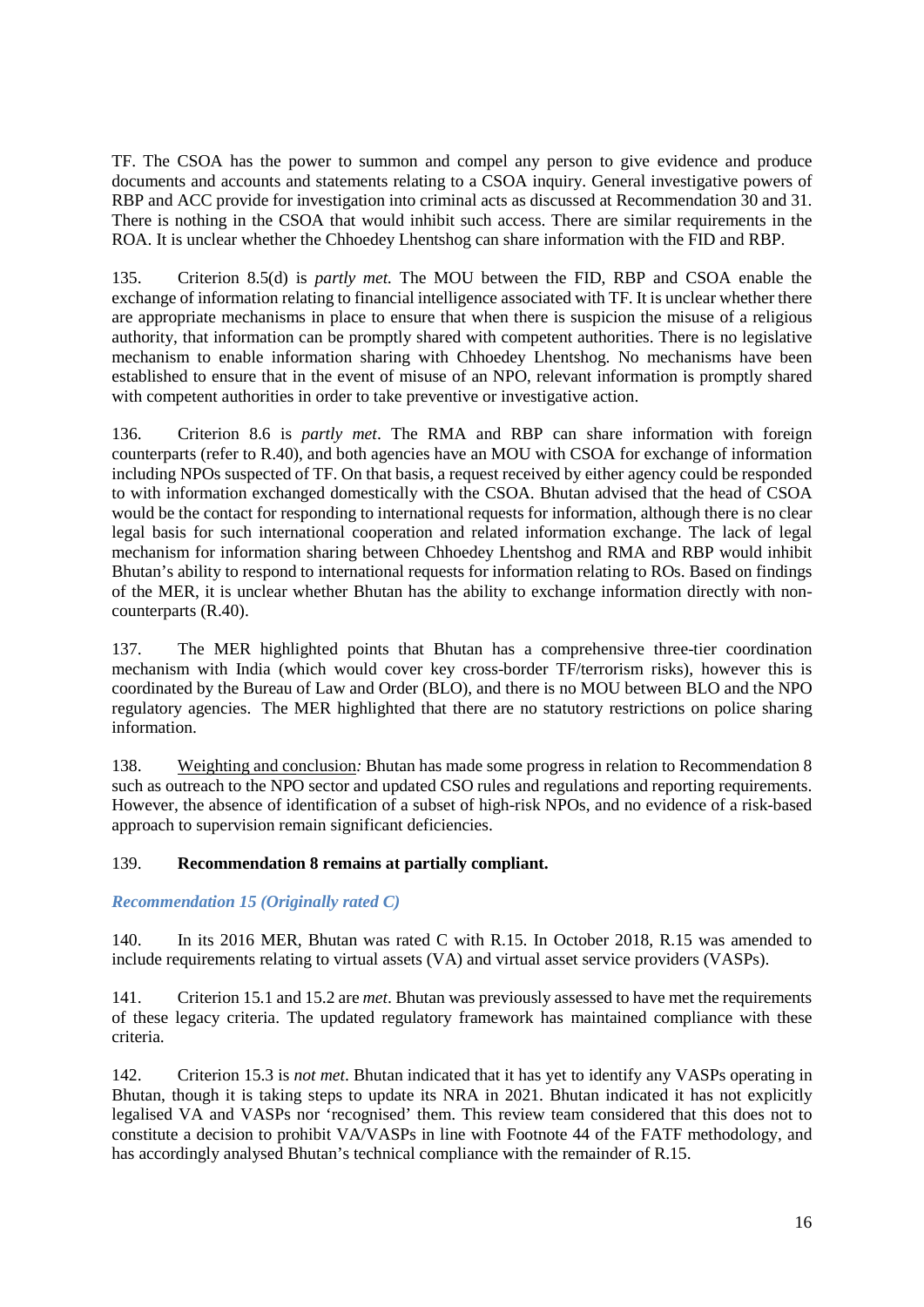143. Bhutan's response did not meet the thresholds set out by the three sub-criteria under c.15.3. Bhutan did not demonstrate it identified or assessed ML/TF risks emerging from VA/VASP activities and operations (c.15.3(a)). Bhutan did not provide any evidence of the risk-based approach being applied to ensure measures to prevent/mitigate ML/TF are commensurate to identified risks (c.15.3(b)). Bhutan does not appear to have any requirements for VASPs to identify, assess, manage, and mitigate their ML/TF risks  $(c.15.3(c))$ .

144. Criterion 15.4 to 15.10 are *not met*. Bhutan did not provide any evidence in response to this criteria. With respect to c.15.6, Bhutan did not demonstrate how general supervisory obligations in place for reporting entities relating to R.26 and R.27 apply to VASPs in Bhutan, or in the case of c.15.7 whether there are guidelines and feedback to VASPs to assist their AML/CFT efforts and detecting/reporting STRs.

145. Criterion 15.11 is *partly met.* Deficiencies in R.37 to 40 apply in Bhutan's ability to rapidly provide international cooperation on ML/TF and predicate offences. Bhutan did not provide any evidence in relation to its ability to cooperate with partners on VA.

146. Weighting and conclusion*:* Legacy criteria for new technologies remain in place, however Bhutan does not have any AML/CFT controls for VA/VASPs. It has not explicitly prohibited VA/VASPs as permitted in Footnote 44 of the methodology, and the review team subsequently analysed Bhutan's compliance with the new criteria under R.15. Information on the risk and context relevant to VA/VASPs was not available and Bhutan has yet to identify and assess ML/TF risks emerging from VA/VASPs activities and operations. Risk-based regulation and supervision of VA/VASPs is not in place. These are considered major shortcomings.

# 147. **Recommendation 15 is re-rated non-compliant**.

## *Recommendation 18 (Originally rated LC)*

148. In the 2016 MER Bhutan was rated LC for R.18 as there were no obligations for financial groups to have group-wide AML/CFT programmes and measures. The MER noted the small number of financial groups in Bhutan and no foreign branches or majority-owned subsidiaries of foreign FIs operating in Bhutan. In October 2018, R.18 was amended to clarify the requirements on sharing of information related to unusual or suspicious transactions within financial groups, and the interaction of these requirements with tipping-off provisions.

149. Criterion 18.1 is *met*. The AML/CFT Regulations 2018 require reporting entities to detail the role of the board of directors and senior management in their AML/CFT programs, and to appoint compliance officers at the senior management level. In excess of the methodology, a compliance officer is also required at each branch and subsidiary. The updated regulatory framework has maintained compliance with this criterion.

150. Criterion 18.2 is *mostly met*. There is a minor deficiency with respect to c.18.2(b), as there is no specific requirement to share information on unusual or suspicious transactions within the same financial group, nor an obligation to share such information with branches and subsidiaries.

151. Criterion 18.3 is *mostly met*. There are no explicit requirements for foreign branches and subsidiaries to apply home AML/CFT measures, when the host jurisdiction is less strict. This was considered a minor deficiency in Bhutan's risk and context, as none of its FIs have foreign branches or subsidiaries.

152. Weighting and conclusion*:* Bhutan has addressed the lack of requirements for group-wide AML/CFT internal controls identified in the 2016 MER. However, there a minor deficiency remains as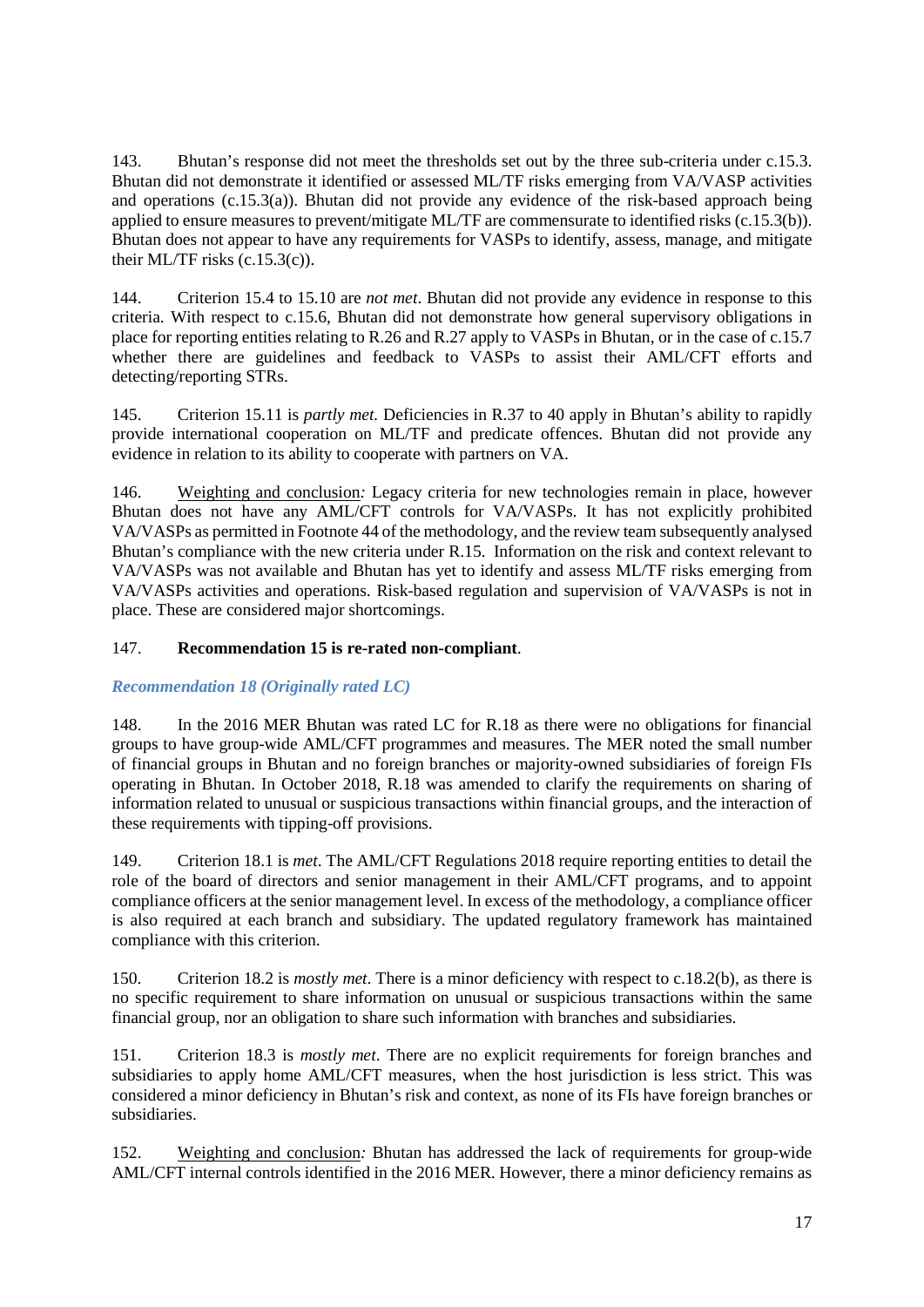there is no requirement to share information related to unusual or suspicious transactions within the financial group and with its branches and subsidiaries. To a lesser extent, there are no explicit requirements for foreign branches and subsidiaries to apply home AML/CFT measures when the host jurisdiction is less strict. In Bhutan's context there are no financial groups or Bhutanese FIs with foreign branches or subsidiaries. As such these gaps are considered minor.

## 153. **Recommendation 18 remains largely compliant.**

#### *Recommendation 21 (Originally rated LC)*

154. In its 2018 FUR Bhutan was rated LC with R.21. In October 2018, R.18 was amended to clarify the requirements on sharing of information related to unusual or suspicious transactions within financial groups, and the interaction of these requirements with tipping-off provisions.

155. Criterion 21.1 is *met*. The updated regulatory framework outlined in the 2018 FUR has maintained compliance with this criterion.

156. Criterion 21.2 is *mostly met*. The tipping off provisions do not inhibit information sharing under Recommendation 18. The updated regulatory framework has maintained the minor shortcomings identified in the 2018 FUR.

157. Weighting and conclusion: The tipping off provisions do not inhibit information sharing under Recommendation 18. The updated regulatory framework has maintained the minor shortcomings identified in the 2018 FUR.

#### 158. **Recommendation 21 remains largely compliant.**

**3.3. Brief overview of progress on other recommendations rated NC/PC**

159. Recommendation 7 (rated PC) – Bhutan has developed a resource for sharing TFS listings in relation to PF.

160. Recommendation 24 (rated PC) – Consultation with law enforcement agencies is underway towards creating legal requirements for law enforcement agencies to create new regulations that facilitate timely access to basic and beneficial ownership information.

161. Recommendation 31 (rated PC) – The Narcotic Drugs, Psychotropic Substances and Substance Abuse (Amendment) Act of Bhutan 2018 empowers the BNCA to access information from FIs via court orders.

162. Recommendation 34 (rated PC) – The FID, with assistance from the Asian Development Bank, has developed a CDD guidance which has been published on its website and issued to reporting entities. In addition, guidance on PEPs has been developed to assist reporting entities in implementing provisions relating specifically to PEPs.

163. Recommendation 36 (rated PC) – The DLO is currently reviewing this Recommendation in relation to the Palermo convention.

164. Recommendation 37 (rated NC) - The DLO, with technical assistance from the International Monetary Fund, has drafted a MLA bill. The bill is with the Office of the Attorney General for review.

165. Recommendation 40 (rated PC) – The AML/CFT Rules and Regulation 2018 empowers the FID to request information from counterparts, if it believes they may possess or be able to obtain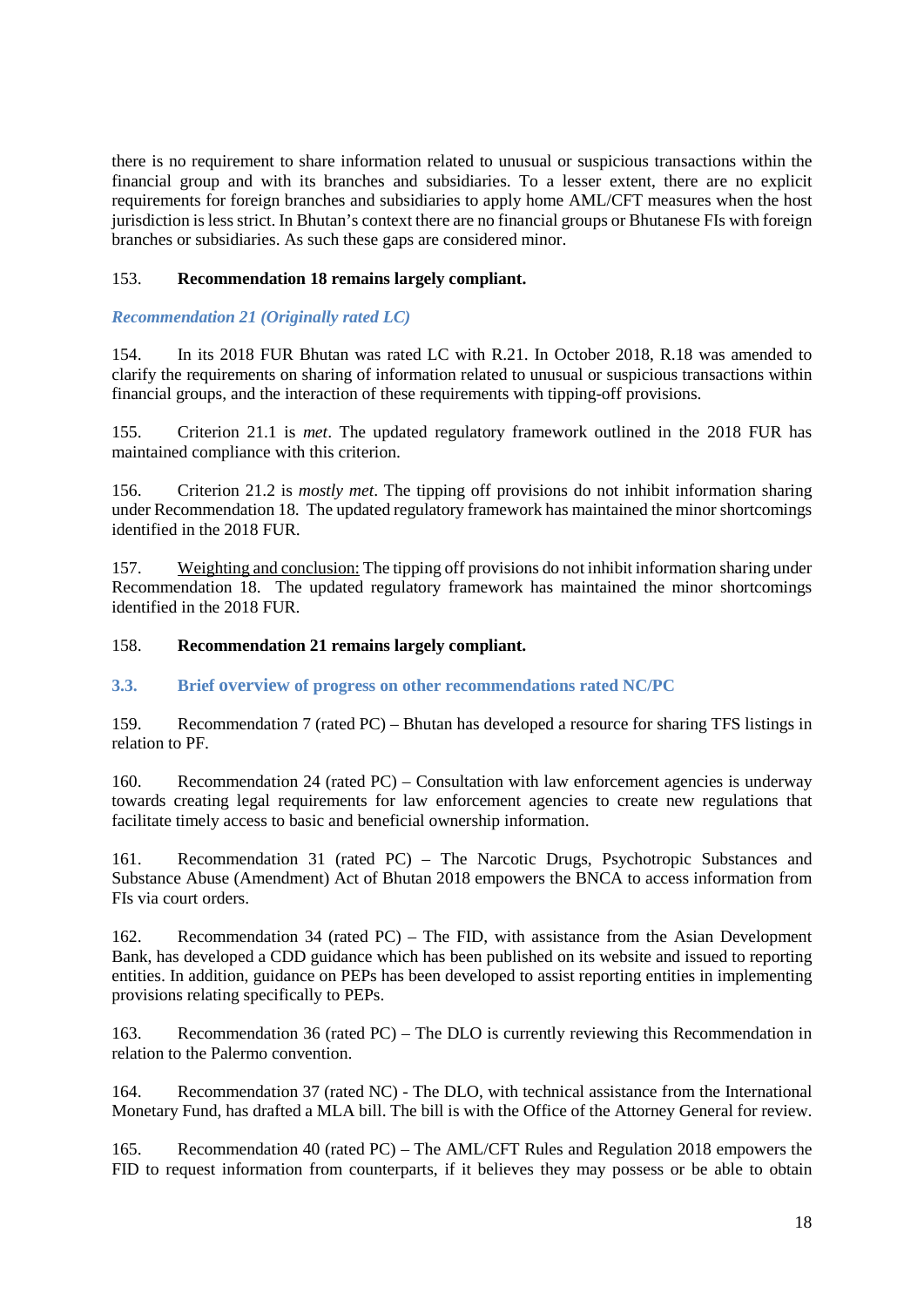relevant information to analytical work or an law enforcement investigation. There is a directive in place, for all international communications to be routed through the Ministry of Foreign Affairs. The ACC, BNCA, and DRC have legislative or policy mechanisms in place to facilitate MLA and information exchange activities. Bhutan has ongoing efforts to sign MOUs bilaterally and enter multilateral fora.

# **IV. CONCLUSION**

166. Overall, Bhutan has made good progress in addressing the technical compliance deficiencies identified in its MER and has been re-rated on six Recommendations. On the basis of progress made by Bhutan, Recommendations 3, 6, 20, 26, 30 and 33 have been re-rated to Largely Compliant. Insufficient progress has been made on Recommendations 4 and 28 to justify re-ratings at this time.

167. With respect to the Recommendations which have been amended since Bhutan's last FUR, Bhutan has retained its ratings for Recommendations 8, 18 and 21 and was re-rated to Non-Compliant for Recommendation 15.

168. In light of the progress made by Bhutan since its MER was adopted, its technical compliance with the FATF Recommendations is as follows as of the reporting date 1 October 2020:

| R.             | Rating                                               |  | R. | Rating                                               |
|----------------|------------------------------------------------------|--|----|------------------------------------------------------|
| $\mathbf{1}$   | NC (MER 2016) ↑ LC (FUR 2018)                        |  | 21 | NC (MER 2016) ↑ LC (FUR 2018), (FUR 2020)            |
| $\overline{2}$ | <b>PC</b> (MER 2016) $\uparrow$ <b>LC</b> (FUR 2018) |  | 22 | $C$ (MER 2016)                                       |
| 3              | <b>PC</b> (MER 2016) $\uparrow$ <b>LC</b> (FUR 2020) |  | 23 | PC (MER 2016) ↑ LC (FUR 2018)                        |
| $\overline{4}$ | <b>PC</b> (MER 2016), (FUR 2020)                     |  | 24 | <b>PC</b> (MER 2016)                                 |
| 5              | NC (MER 2016) ↑ LC (FUR 2018)                        |  | 25 | LC (MER 2016)                                        |
| 6              | NC (MER 2016) ↑ PC (FUR 2018) ↑ LC (FUR 2020)        |  | 26 | PC (MER 2016) ↑ LC (FUR 2020)                        |
| 7              | NC (MER 2016) $\uparrow$ PC (FUR 2018)               |  | 27 | $C$ (MER 2016)                                       |
| 8              | <b>PC</b> (MER 2016), (FUR 2020)                     |  | 28 | NC (MER 2016) 个 PC (FUR 2018), (FUR 2020)            |
| 9              | <b>LC</b> (MER 2016) $\uparrow$ <b>C</b> (FUR 2018)  |  | 29 | NC (MER 2016) $\uparrow$ LC (FUR 2018)               |
| 10             | $C$ (MER 2016)                                       |  | 30 | <b>PC</b> (MER 2016) $\uparrow$ <b>LC</b> (FUR 2020) |
| 11             | $C$ (MER 2016)                                       |  | 31 | PC (MER 2016)                                        |
| 12             | $C$ (MER 2016)                                       |  | 32 | <b>PC</b> (MER 2016) $\uparrow$ <b>LC</b> (FUR 2018) |
| 13             | $C$ (MER 2016)                                       |  | 33 | PC (MER 2016) $\uparrow$ LC (FUR 2020)               |
| 14             | <b>PC</b> (MER 2016) $\uparrow$ <b>LC</b> (FUR 2018) |  | 34 | <b>PC</b> (MER 2016)                                 |
| 15             | $C$ (MER 2016) $\sqrt{}$ NC (FUR 2020)               |  | 35 | <b>PC</b> (MER 2016) $\uparrow$ <b>LC</b> (FUR 2018) |
| 16             | <b>LC</b> (MER 2016)                                 |  | 36 | <b>PC</b> (MER 2016)                                 |
| 17             | LC (MER 2016)                                        |  | 37 | <b>NC</b> (MER 2016)                                 |
| 18             | LC (MER 2016), (FUR 2020)                            |  | 38 | NC (MER 2016) $\uparrow$ LC (FUR 2018)               |
| 19             | $LC$ (MER 2016)                                      |  | 39 | $LC$ (MER 2016)                                      |
| 20             | PC (MER 2016) ↑ LC (FUR 2020)                        |  | 40 | <b>PC</b> (MER 2016)                                 |